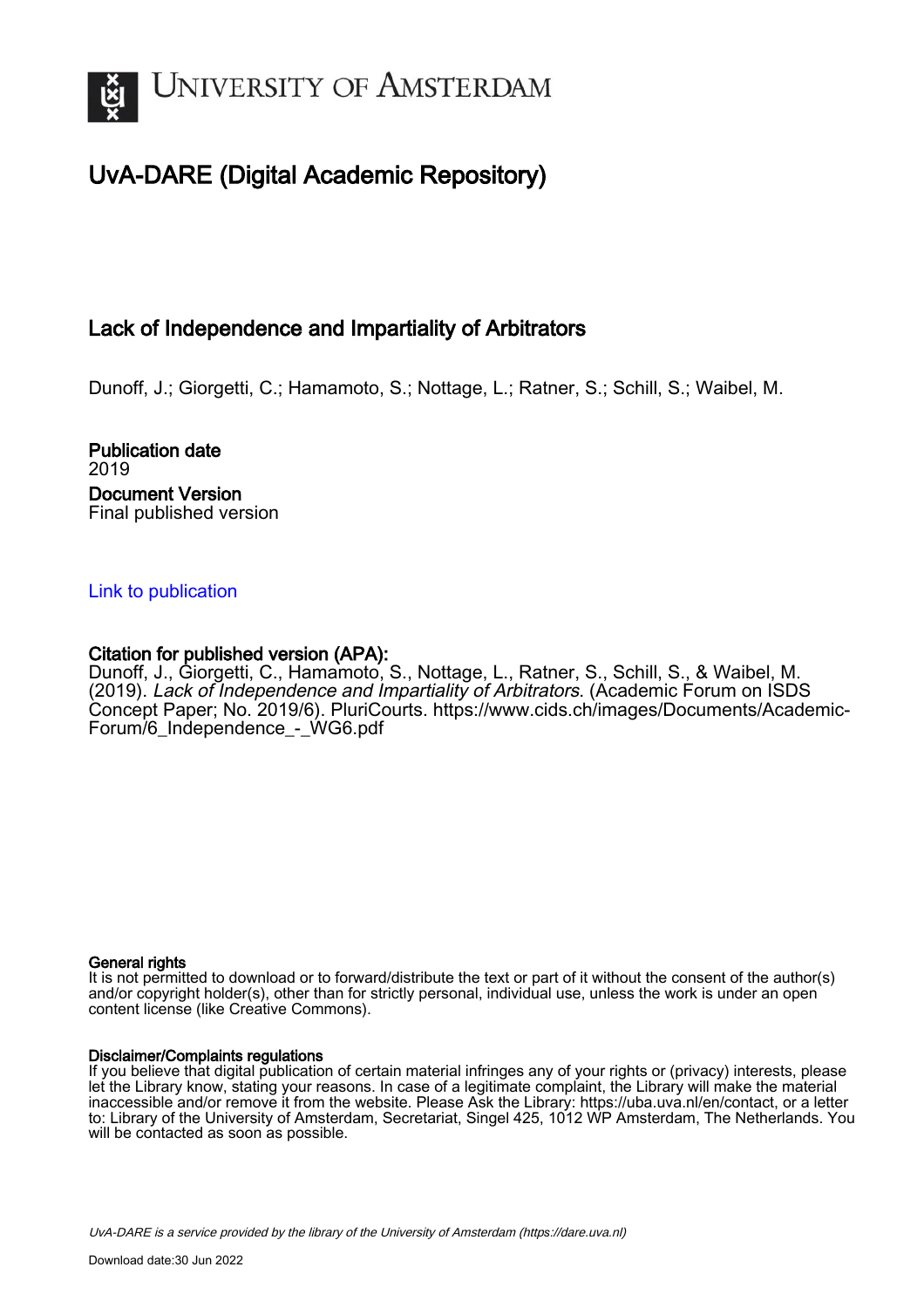#### **Working Group 6**

#### **Lack of Independence and Impartiality of Arbitrators**

*March 2019*

Jeffrey Dunoff, Temple University Beasley School of Law Chiara Giorgetti, University of Richmond School of Law Shotaro Hamamoto, Kyoto University School of Law Luke Nottage, University of Sydney Law School Steven Ratner, University of Michigan Law School (*Chair*) Stephan Schill, University of Amsterdam Faculty of Law Michael Waibel, Lauterpacht Center for International Law, Cambridge University

## **I. Introduction**

 $\overline{a}$ 

*A. Definitions and scope of this paper*

Independence and impartiality are the hallmark of any adjudicatory mechanism, whether domestic or international, that is based on the idea of the rule of law. Independence and impartiality are recognized widely as principles of national law, human rights law, and the law governing international adjudication, and therefore constitute part of the general principles of law within the meaning of Article  $38(1)(c)$  of the Statute of the International Court of Justice.<sup>1</sup>

Independence and impartiality aim at the objectivity and fairness of legal proceedings by ensuring that the activity of adjudicators, both in resolving a concrete dispute and in contributing to the further development of the law, is only determined by the law itself and not by extrinsic, non-legal factors, whether financial, political, ideological, or personal. In concretizing what the notions of independence and impartiality mean for investment arbitration (IA), inspiration can be drawn from comparative analysis, both in relation to domestic legal systems and international adjudication. Such a comparison is justified because there is no substantial difference between the resolution of investment disputes and of any other kind of dispute by a national or international court or tribunal. At the same time, IA has certain unique features, which counsels against any effort to transplant directly elements of another dispute resolution system to IA.

The notion of *independence* is generally used to refer to the institutional independence of the judiciary and adjudicators from the other branches of government. In addition, independence is also used to designate the absence of legally relevant relationships between the adjudicator and the parties to a dispute. The notion of *impartiality*, in turn, refers to the lack of pre-judgment of the decision-maker in relation to the case or the parties before her. It encompasses both the actual absence of pre-disposition and conflicts of interest and the perception thereof: "Not only must justice be done; it must also be seen to be done."2 In international dispute settlement,

 $<sup>1</sup>$  See Report of the Special Rapporteur Param Cumaraswamy, Independence and Impartiality of the</sup> Judiciary, Jurors and Assessors and the Independence of Lawyers, UN Doc E/CN.4/1995/39, para 34. <sup>2</sup> See *R v Sussex Justices, Ex parte McCarthy* [1924] 1 KB 256.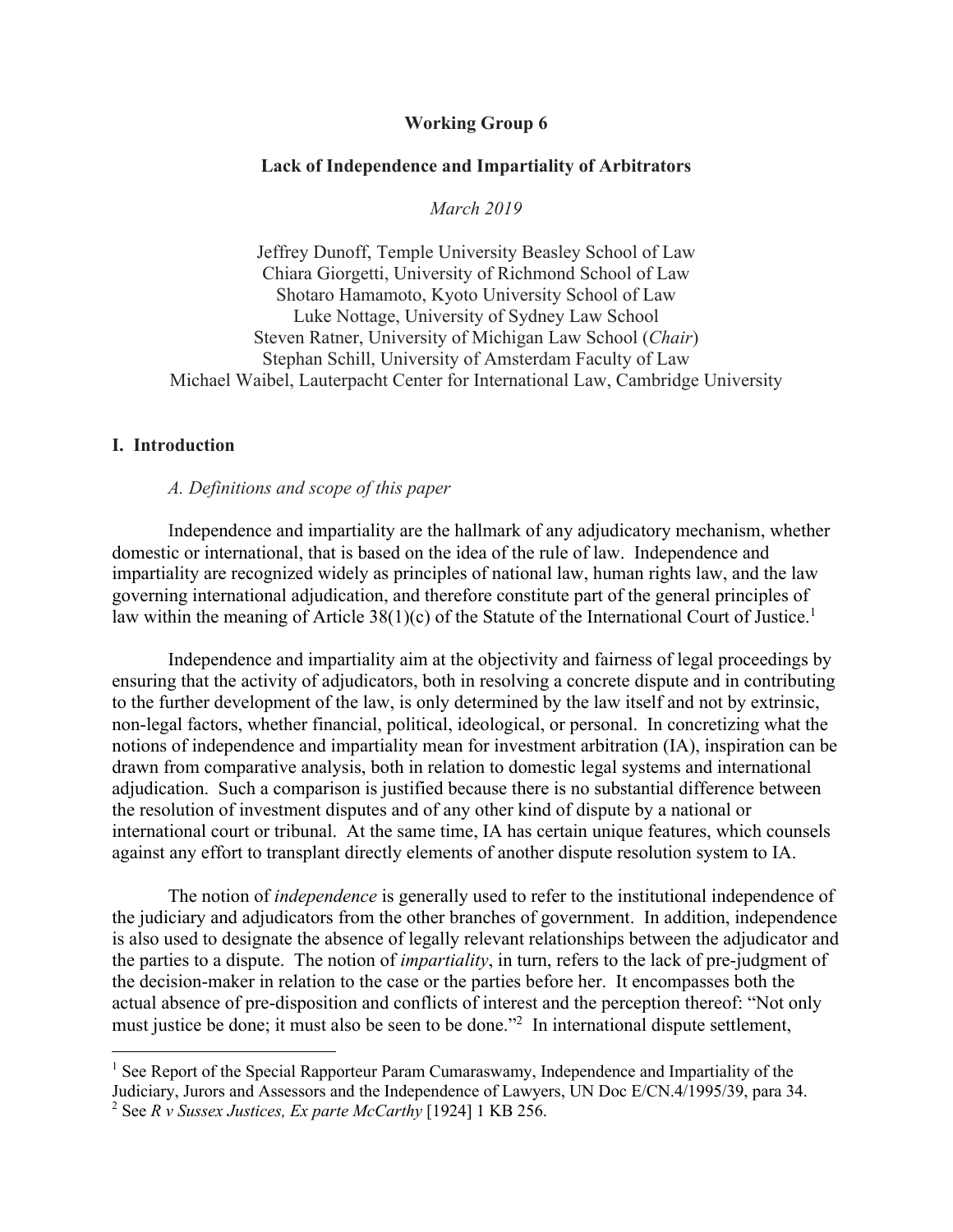unlike in the domestic context, diversity of nationality between the parties and the adjudicator is often considered to be a specific aspect of independence and impartiality.3

In the context of the debate about IA reform, it is important to distinguish between notions of independence and impartiality in relation to 1) the parties to an individual dispute; 2) all present and potentially future parties to an investment treaty dispute; and 3) all others potentially affected by investment dispute settlement, including individuals and groups of populations. Distinguishing between these different levels explains why concerns with respect to independence and impartiality of decision-makers have been raised in the investment treaty context. It is not principally in relation to the parties to an individual dispute that the current system raises concern, but rather the systemic impact for all present and future users of the system, and other affected third-parties. While IA may address some concerns regarding independence and impartiality relatively well at the level of individuals disputes, the systemic aspects are often more elusive. And while the one-off nature of arbitration to settle privatepublic disputes as such may not be a problem (although this too is highly contested), the widespread mixing of roles of those active in IA as arbitrators and counsel, academics and experts and the financial, professional, and personal entanglements are central to the debate over independence and impartiality.

The scope of this paper, as with the other papers, is limited to the procedural aspects of IA, with a focus on the operation of party-appointed tribunals. Although the paper at times addresses some broader concerns about the overall structure of IA, it does so in the context of how they might affect the independence and impartiality of arbitrators (e.g., in Section II.F below). Thus, we do not offer views here about existing substantive international investment law, including the interpretations of the underlying treaties and issues of the balance of host state duties/rights with investor rights/duties.

## *B. Practice in major arbitral rules*

As noted, concerns over how best to promote independence and impartiality are not unique to IA; thus, virtually all other international systems of dispute settlement have developed rules and mechanisms to ensure independence and impartiality. It is useful, by way of comparison, to describe some of the most relevant efforts in this regard.

Most arbitration rules address arbitrator qualifications, including specific requirements for independence and impartiality. In addition, these rules typically address disclosures designed to ensure independence and impartiality and challenges based on real or apparent lack of independence or impartiality.

The UNCITRAL Arbitration Rules (2010) require the appointing authority to "have regard" to considerations "likely to secure the appointment" of independent and impartial arbitrators. In this context, the appointing authority "shall take into account" the advisability of appointing arbitrators of nationalities other than that of the parties."4 The ICSID Convention

<sup>&</sup>lt;sup>3</sup> See Pierre Lalive, 'On the Neutrality of the Arbitrator and the Place of Arbitration' in Claude Remond et al (eds), *Swiss Essays on International Arbitration* (Schulthess 1984) 23.

<sup>4</sup> UNCITRAL Rules, art. 6.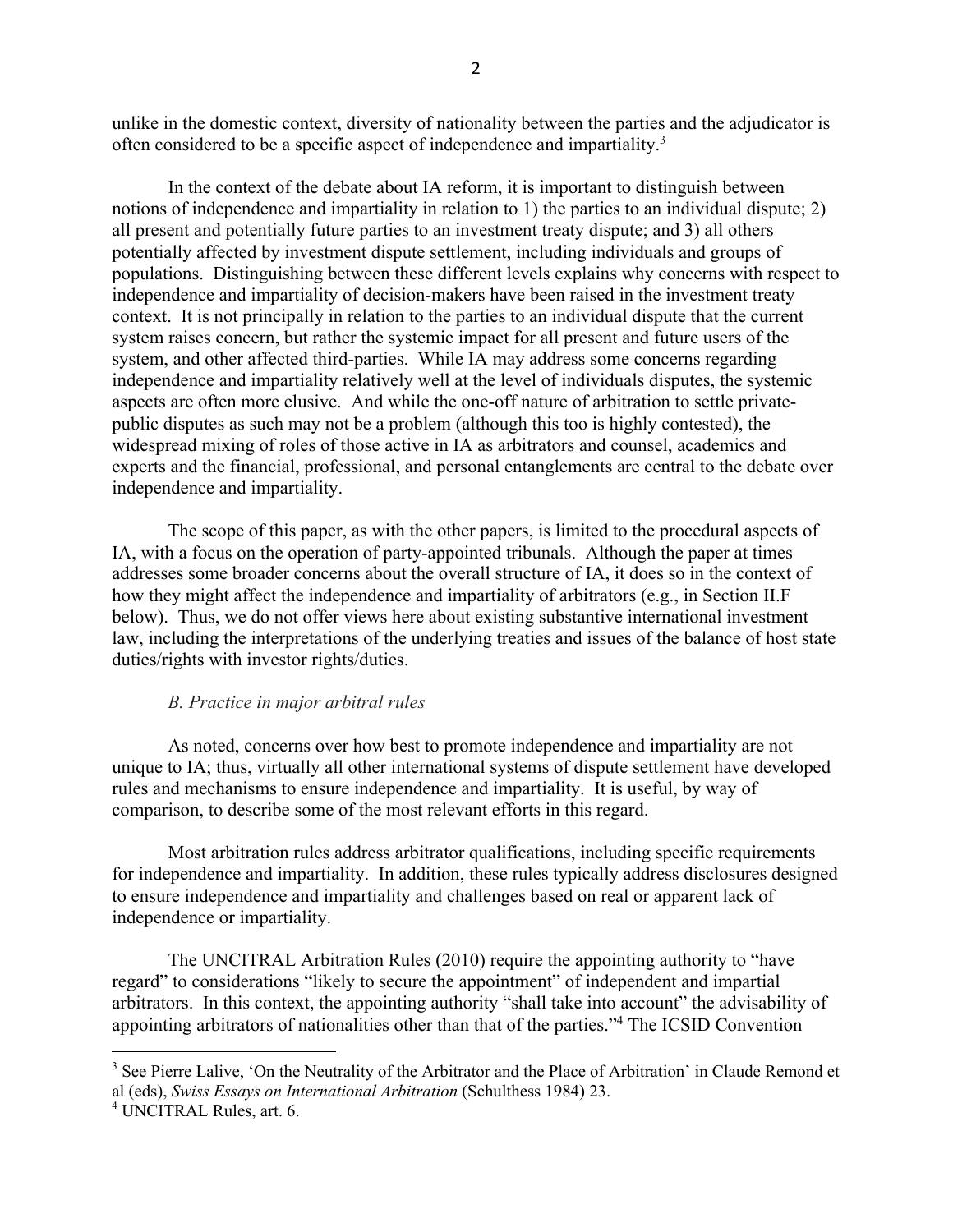(arts. 14, 40) provides that those who serve as arbitrators shall be "persons of high moral character," possess expertise in relevant fields of law, and should "be relied upon to exercise independent judgment." While the English-language version and the French-language version of ICSID texts do not mention "impartiality," the Spanish-language version of the ICSID Convention does, though it does not mention "independence". All language versions are equally authentic, and there is general consensus that both requirements apply.

Other arbitral rules contain similar provisions. For example, International Chamber of Commerce (ICC) Rules require that an arbitrator "be and remain independent of the parties," and the London Court of International Arbitration (LCIA) requires that an arbitrator "be and remain at all times impartial and independent of the parties." Similar provisions regarding judges are found in the statutes or rules of international courts and tribunals, and states have acknowledged that these requirements are fundamental to any rule-of-law based dispute system.<sup>5</sup>

The primary regulatory strategy used to ensure the independence and impartiality of arbitrators is disclosure. The UNCITRAL Rules expressly provide for the disclosure of "any circumstances likely to give rise to justifiable doubts as to his or her impartiality or independence."<sup>6</sup> The arbitrators "shall" without delay disclose any such circumstances to the parties and other arbitrators. Likewise, the ICSID Arbitration Rules require disclosure of any circumstances that might cause a party to question an arbitrator's "reliability for independent judgment."7 ICSID arbitrators have a continuing duty promptly to notify should any matter subsequently arise that might cause a party to question the arbitrator's reliability for independent judgment. The ICC Rules (art. 11) require that a prospective arbitrator disclose "any facts or circumstances which might . . . call into question the arbitrator's independence in the eyes of the parties, as well as any circumstances that could give rise to reasonable doubts as to the arbitrator's impartiality." This is a continuing duty.

Various soft law instruments supplement rules regarding disclosure. Guidelines prepared by the International Bar Association set out specific situations and indicate whether they should prompt disclosure or disqualification (the so-called "Red," "Orange," and "Green" lists).

Arbitral systems have procedures for parties to challenge arbitrators. The UNCITRAL Rules permit challenge should circumstances "give rise to justifiable doubts as to arbitrator's impartiality or independence." *Gallo v Canada* holds that the apprehension of bias should be to an "objective observer, reasonable." Article 57 of the ICSID Convention authorizes parties to seek disqualification of an arbitrator for "any fact indicating a manifest lack of the qualities" required for appointment; it is not clear that, as applied, the standard varies greatly from that found in other systems. ICSID tribunals have called this standard "an 'objective standard based on a reasonable evaluation of the evidence by a third party' or … on the 'point of view of a reasonable and informed third person.'"8 As these standards suggest, it is not necessary to prove

<sup>&</sup>lt;sup>5</sup> See Note by the Secretariat on Possible Reform of investor-State dispute settlement, UN. Doc. A/CN.9/WG.III/WP.151 (20 Aug 2018).

<sup>6</sup> UNCITRAL Rules, art. 11.

<sup>7</sup> ICSID Rules, Rule 7.

<sup>8</sup> *Caratube International Oil Company v. Kazakhstan*, ICSID Case No. ARB/13/13, Decision on the Proposal for Disqualification of Mr. Bruno Boesch (20 March 2014).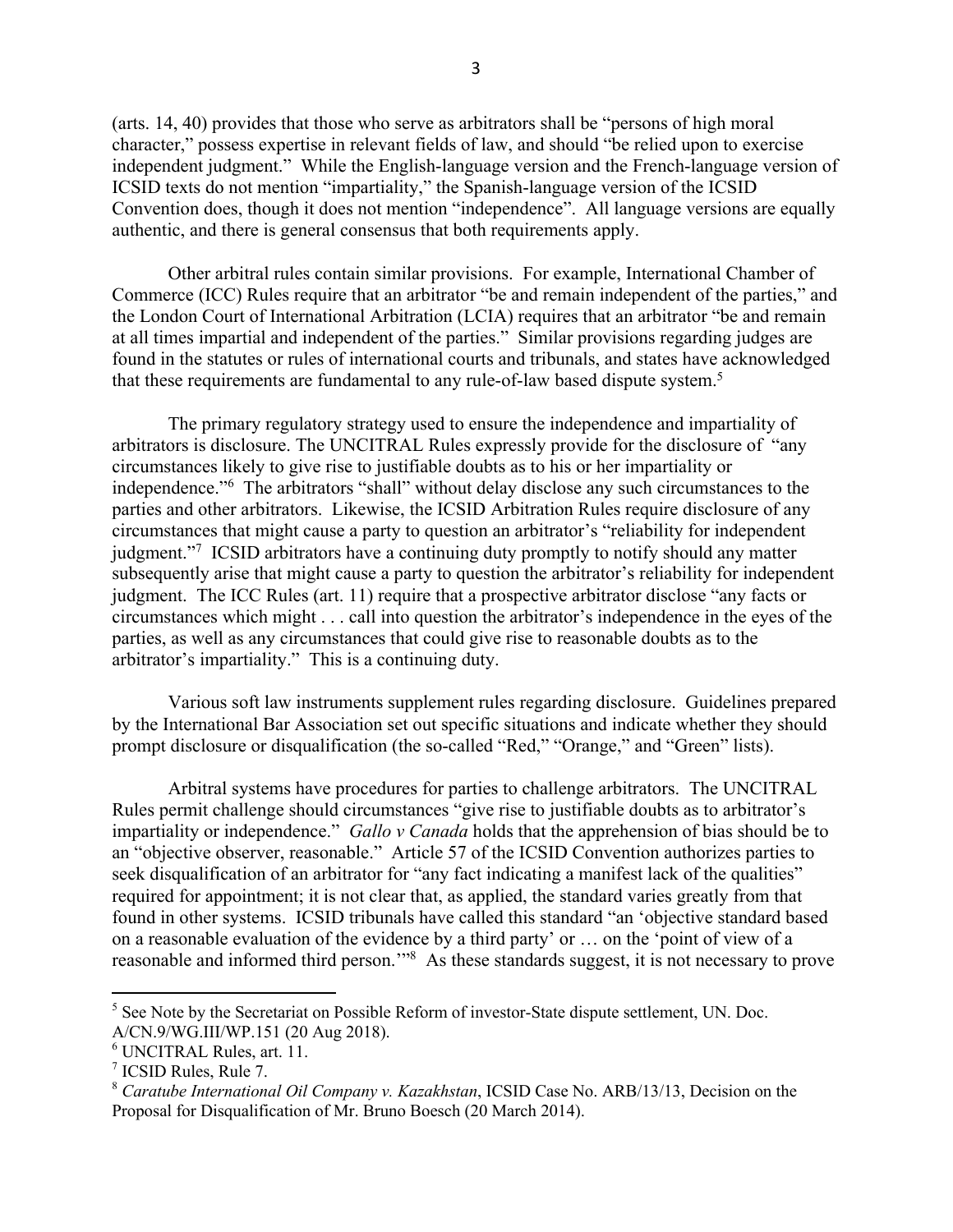actual dependence or bias; it is sufficient to show the appearance of dependence or bias. The burden of proof lies with the party making the challenge.

#### *C. Perceptions, reality, and empirical research*

Concerns over lack of independence and impartiality have emanated from many stakeholders in the IA process. While the reasonable perception of a lack of independence and impartiality is sufficient to call into question the legitimacy of IA, it might be asked whether any empirical findings support these concerns. Certainly many participants report anecdotes suggesting, for instance, that arbitrators are not independent of the parties that appoint them, or are motivated by the desire for reappointment. Quantitative scholarship on independence and impartiality is quite recent, and fairly limited in scope.

Within that scholarship, there is ample confirmation that a relatively small number of arbitrators play a dominant role in appointments.<sup>9</sup> Double-hatting remains a practice, though its prevalence is overall not large.10 As to whether party-appointment generally or the pattern of repeat appointments affects the outcomes of individual cases, or create a systemic bias in favor of investors, studies come to different conclusions. One experimental study (i.e., a constructed protocol, not based on evidence in actual cases or interviews with participants) found a bias in favor of the party that appoints an arbitrator, using this data to support a move to blind appointments.11 With respect to claims of systemic pro-investor partiality from party appointments, one study found "only very tentative evidence of the expectations of systemic bias" in favor of Northern investors on issues without claiming bias of individual arbitrators.<sup>12</sup>

Another concept related to lack of impartiality is cognitive bias, which is endemic to all decisionmaking, including by judges. Behavioral economists have identified elements of this phenomenon, including framing errors and groupthink. Studies have examined its manifestation in domestic judging, and one can assume that arbitrators are also susceptible to cognitive bias. No quantitative study has sought to measure it in IA, although the insights from knowledge of cognitive bias may have relevance for the design of improvements to  $IA$ .<sup>13</sup>

In the end, the multivariable nature of the problem of independence and impartiality, the impossibility of knowing what constitutes a biased or incorrect outcome, and the complexity of counter-factuals make it difficult, if not impossible, to prove that arbitrators lack independence or impartiality with respect to a specific case or even systemically. Yet enough empirical work

<sup>9</sup> See, e.g., Sergio Puig, 'Social Capital in the Arbitration Market' (2014) 25 European Journal of International Law 387; Malcolm Langford, Daniel Behn, and Runar Lie, 'The Revolving Door in International Investment Arbitration' (2017) 20 Journal of International Economic Law 301.<br><sup>10</sup> Langford, Behn, and Lie.

<sup>&</sup>lt;sup>11</sup> Sergio Puig and Anton Strezhnev, 'Affiliation Bias in Arbitration: An Experimental Approach' (2017) 46 Journal of Legal Studies 371; Sergio Puig, 'Blinding International Justice' (2016) 56 Virginia Journal of International Law 647.

<sup>&</sup>lt;sup>12</sup> Gus Van Harten, 'Arbitrator Behaviour in Asymmetrical Adjudication (Part Two): An Examination of Hypotheses of Bias in Investment Treaty Arbitration' (2016) 53 Osgoode Hall Law Journal 540, 575-76.

<sup>&</sup>lt;sup>13</sup> Georgios Dimitropoulos, 'Investor–State Dispute Settlement Reform and Theory of Institutional Design' (2018) 9 Journal of International Dispute Settlement 535.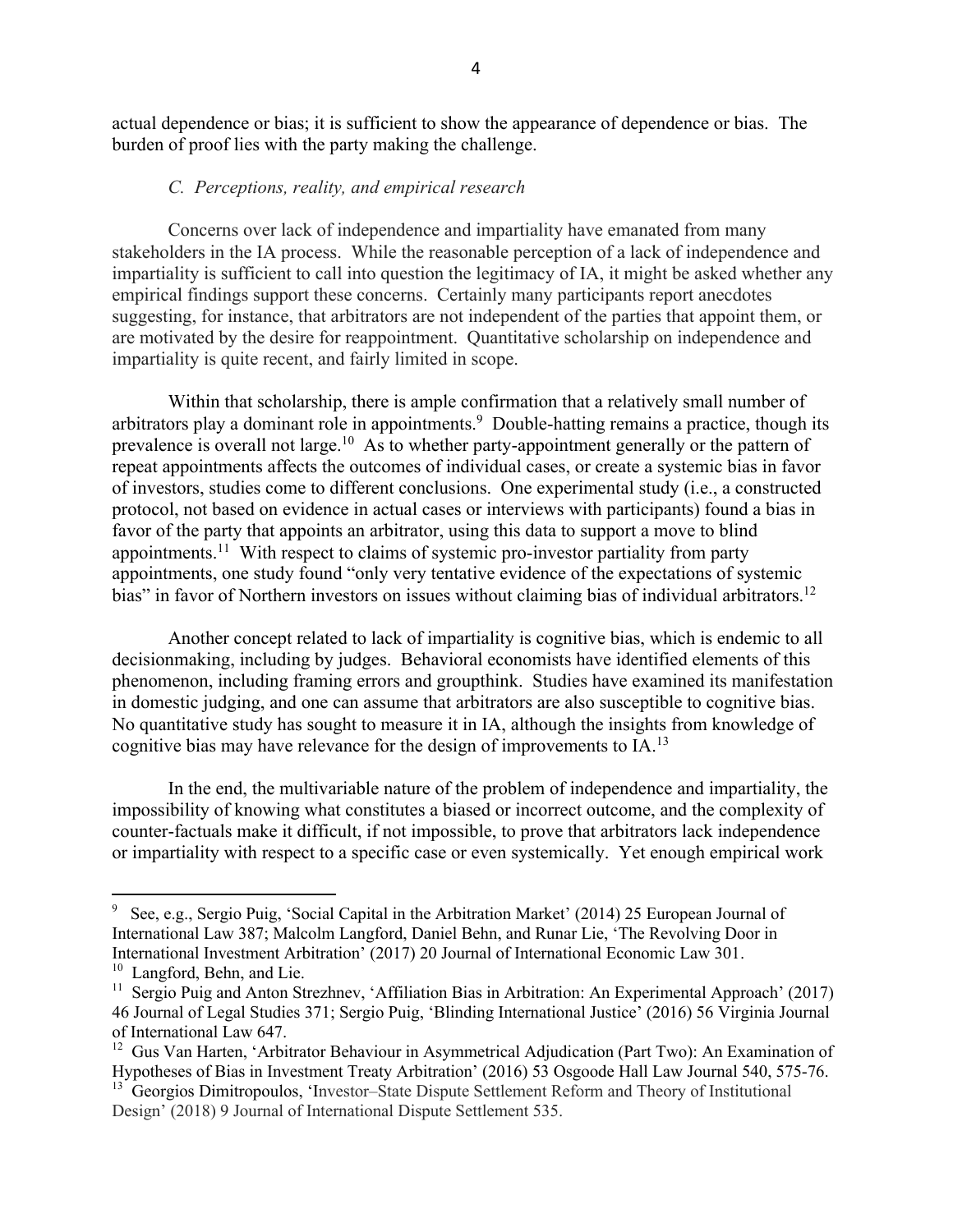has shown that some of the concerns are grounded in data; the anecdotal evidence remains; and, as noted, the structure of the current system makes the perception of lack of independence and impartiality quite justifiable.

## **II. Key issues for consideration**

## *A. Party appointment per se*

The appointment of adjudicators by the parties in the dispute is one of the unique characteristics of IA and at the very core of international arbitration. Surveys strongly suggest that party appointment is one of the reasons why parties favor international arbitration over litigation.<sup>14</sup>

Critics, however, see party appointment of arbitrators as a "moral hazard" and find it unsatisfactory and problematic.<sup>15</sup>

• First, critics point to the fact that because of the key role arbitrators play in deciding the dispute in all substantive, jurisdictional, and procedural matters, parties have a clear incentive to select a person who is as sympathetic and close to its own views as possible, and that there is too fine a line between being sympathetic and becoming partial.<sup>16</sup>

• Second, critics point out that the very choice by a party to appoint an arbitrator may create an incentive by that arbitrator to favor the appointing party by, for example, voting in its favor and advocating for reduced awards or costs. This results in an intrinsically unfair process. Further, a biased arbitrator can disrupt the process in many ways (e.g. delaying meetings, refusing to participate in proceedings, and issuing damaging dissents). Critics also point to cognitive bias. For all these reasons, they note that arbitrators will inevitably side with the party that appointed them.<sup>17</sup>

• Third, criticism also revolves around party appointments as perpetrating a non-diverse system, an issue discussed in the paper of Working Group 5.

<sup>14</sup> See, e.g., White & Case and Queen Mary University of London, *International Arbitration Survey: the Evolution of International Arbitration*, Chart 3, p. 7,

https://www.whitecase.com/sites/whitecase/files/files/download/publications/qmul-internationalarbitration-survey-2018-18.pdf.<br><sup>15</sup> Jan Paulsson, *Moral Hazard in International Dispute Resolution*, Inaugural lecture as holder of the

Michael R. Klein's Chair at the Miami University School of Law, 29 Apr. 2010, http://www.arbitrationicca.org/media/0/12773749999020/paulsson\_moral\_hazard.pdf. *See* also Jan Paulsson, *Are Unilateral Appointments Defensible?* 2 Apr. 2009, http://kluwerarbitrationblog.com/.

<sup>&</sup>lt;sup>16</sup> Albert Jan van den Berg, 'Dissenting Opinions by Party-Appointed Arbitrators in Investment Arbitration,' in Mahnoush Arsanjani et al (eds.), *Looking to the Future: Essays on International law in Honor of W. Michael Reisman* (Nijhoff, 2011); David Branson, 'Sympathetic Party-Appointed Arbitrators: Sophisticated Strangers and Governments Demand on Them' (2010) 25 ICSID Review 367.

<sup>&</sup>lt;sup>17</sup> Paulsson 2010; Puig 2016.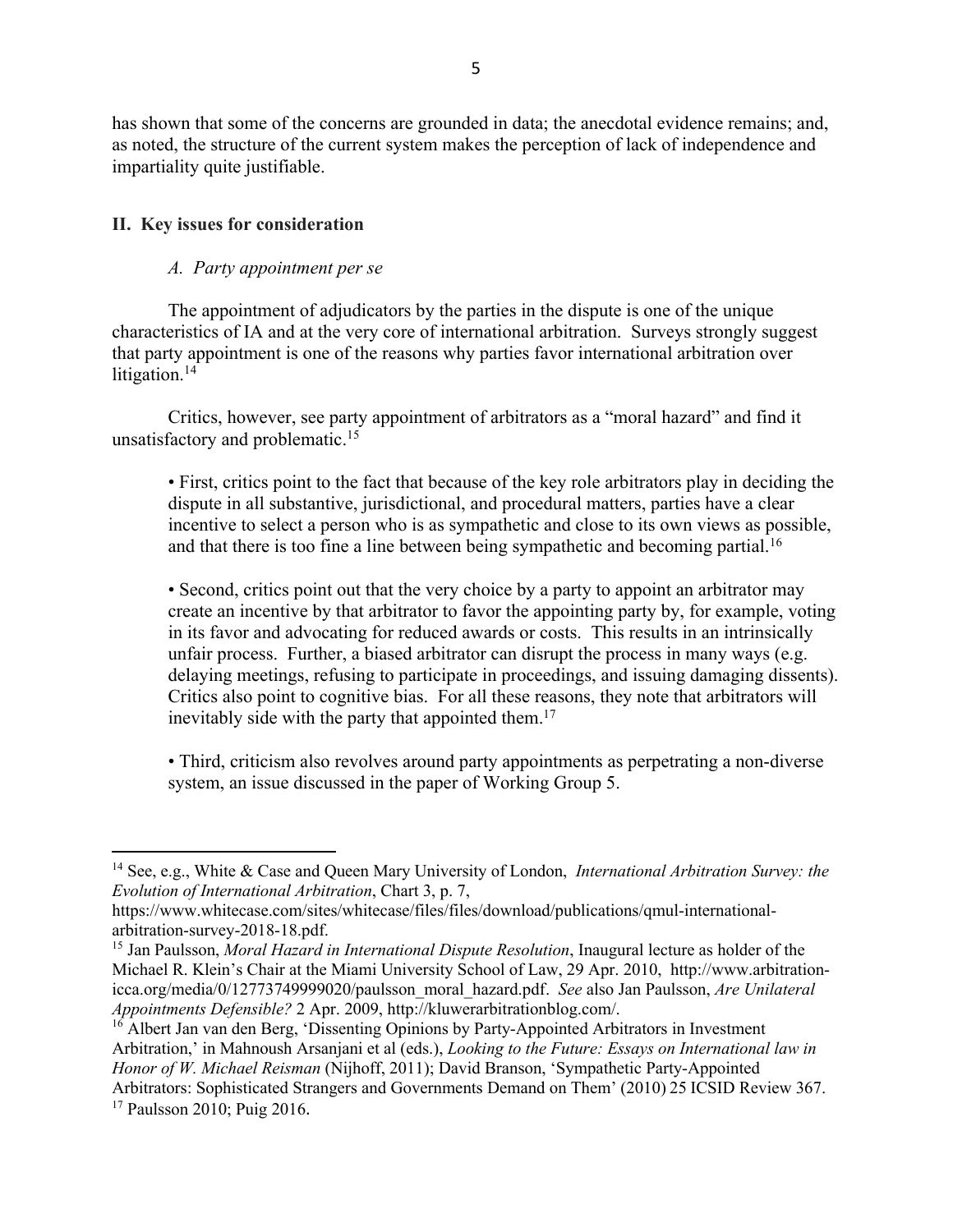Others, however, think that arguments against party appointment are overblown and that both arbitrators and parties are capable of acting within the parameters of independence and impartiality set out by the arbitration system. They cite the professionalism of the arbitrators and the self-policing nature of the system, as biased arbitrators would not be re-appointed because, if they become known as non-neutral, they will become ineffective in deliberations. Further, supporters of the status quo argue that there are sufficient procedural safeguards to ensure that arbitrators lacking independence and impartiality are weeded out and do not sit in a tribunal. These procedures include disclosure requirements, oaths, and challenge procedures. Finally, supporters of the status quo hold that party appointment is at the very core of arbitration and IA and that changing that system would undermine arbitration in an existential way. They cite surveys in support of their view and the lack of real alternatives. The "genie" of partyappointment, they said, "cannot easily be put back into the bottle."18 Yet many of these responses address the actual independence and impartiality of arbitrators, rather than the perceptions thereof in the current system.

#### *B. Inappropriate contact between arbitrators and parties*

Contacts between the parties and arbitrators may become inappropriate and could therefore create conflict and the appearance of partiality. There is little regulation that provides a general framework, and the problem is compounded by the different attitudes on the issue across legal systems. This is especially the case for pre-appointment contacts, for example, which are considered necessary due diligence under certain legal systems and considered unethical under others.

A first-order question is to determine what constitutes an impermissible contact between parties and arbitrators. As IA is made up a small group of people, some form of contact is inevitable, such as participation in conference, workshops etc. Are casual contacts permissible? And what are casual contacts? Do they include working groups in learned societies or on certain legal questions? And how about common membership in government advising groups?

A second-order question is time-related, because the importance and relevance of contacts between parties and arbitrators may vary depending on the stage of the arbitral procedure. In the pre-appointment phase, most casual contacts are considered permissible, though the question remains as to who decides the threshold to be adopted. But is a preappointment conference, considered by some participants to be important, at all proper? If so, what issues can be discussed, and is there a duty to disclose to the other parties that it occurred and its content? During proceedings, any contacts between the parties and the arbitrators are generally prohibited, with the possible exception of casual contacts in the social context. If any sort of communication occurs, they should be open and disclosed. In the post-proceeding phase, the duty of confidentiality remains even when the strict prohibition of contact relaxes.

## *C*. *Multiple appointments and issue conflict*

<sup>18</sup> V.V. Veeder, *The Historical Keystone to International Arbitration: The Party-Appointed Arbitrator— From Miami to Geneva*, (2013) 107 Proceedings of the Annual Meeting (American Society of International Law) 387-405.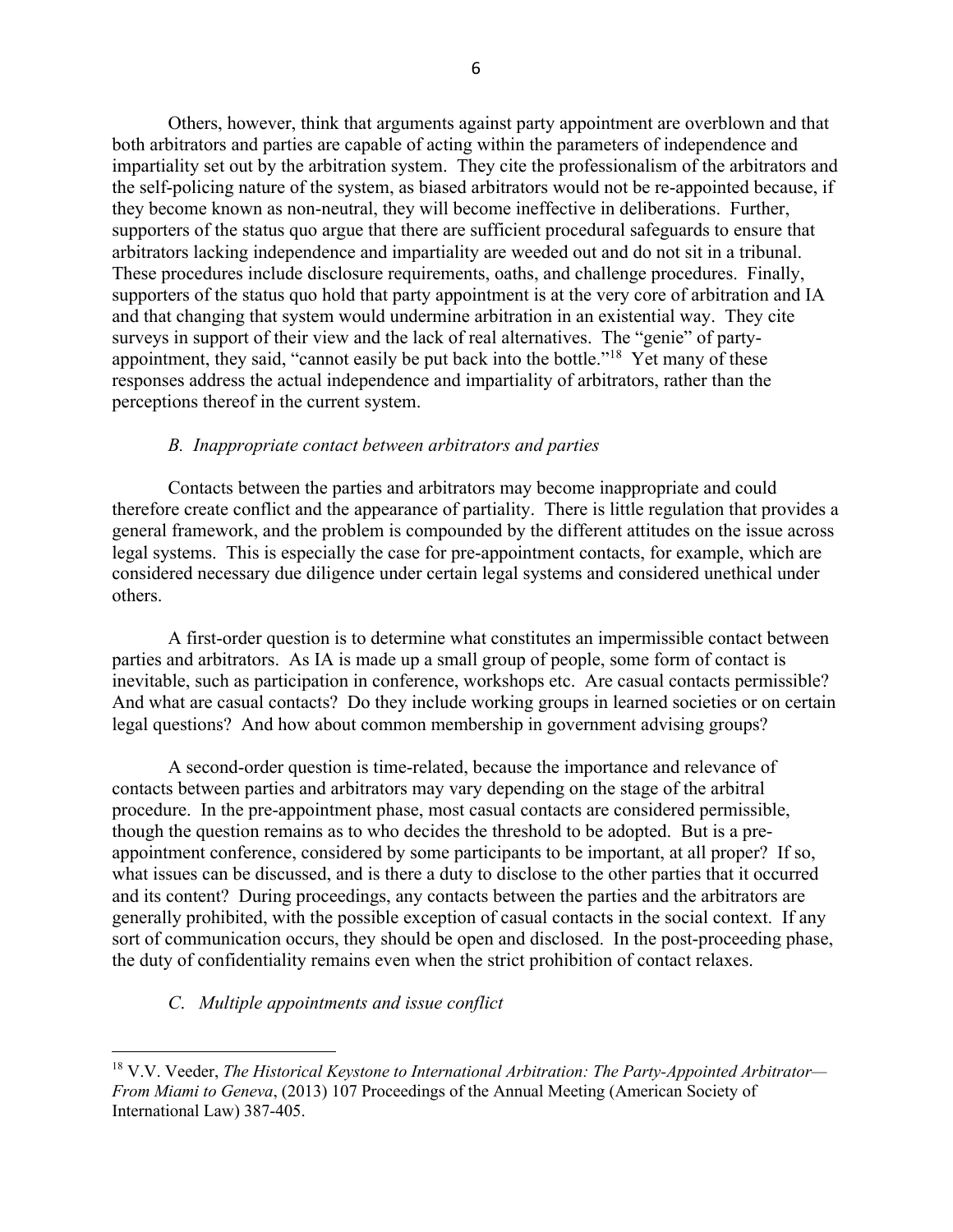Concerns about independence and impartiality of arbitrators have arisen from multiple appointments by the same party or (less well studied) by the same law firm in successive or parallel IA arbitrations, or in proceedings against the same host state. There is a risk that the arbitrator will be incentivized to have, or at least be perceived as having, a tendency to decide in favor of those making such appointments.<sup>19</sup>

Moreover, one study found that in 13 challenges in ICSID arbitrations regarding repeat appointments, only one was upheld. In cases decided under UNCITRAL, ICC, and SCC Rules, disqualifications occurred more frequently for multiple appointments by one party or even a law  $firm<sub>1</sub><sup>20</sup>$ 

Two approaches have emerged in decisions on challenges regarding multiple appointments by a party. One is quantitative, encouraged by the IBA Guidelines on Conflicts of Interest (ss 3.1.3 and 3.37). Yet the limits are typically non-binding and numbers mentioned in "Orange List" situations trigger disclosure by arbitrators, rather than disqualification (as with "Red List" situations). A more stringent approach would be to impose a reversed burden of proof regarding multiple appointments as well as outright prohibitions in certain situations.<sup>21</sup> The second approach is qualitative, with numerical indicators as only one factor in assessing bias, which may be more compatible with the overarching "justifiable doubts" standard in the Guidelines and many arbitration rules and laws.<sup>22</sup>

Arbitrators seeking (re-)appointments might also end up with what is termed "issue conflict" -- signaling or holding a known general opinion on the subject matter under dispute, through public awards, proceedings, publications, and conference presentations. (Judges on permanent courts are typically not subject to this criticism.) Yet only three ICSID arbitration challenges were based on (over-)familiarity with the subject matter, with no disqualifications.<sup>23</sup> In cases under other rules, disqualifications also have been rare regarding the arbitrator's familiarity or views expressed concerning the subject matter generally. The IBA Guidelines allocate to the Green List (s 4.1.1) the situation where: "The arbitrator has previously expressed a legal opinion (such as in a law review article or public lecture) concerning an issue that also arises in the arbitration (but this opinion is not focused on the case)." Publicly advocating a position on the case is on the Orange List (s 3.5.2), which instead triggers disclosure duties for the arbitrator. However, it has been suggested that a situation should be considered on a case-bycase basis as possibly giving rise to justifiable doubts about impartiality where "the arbitrator has previously expressed a legal opinion concerning a specific legal issue which arises in the arbitration in an academic publication."24

## *D. Double-hatting or "role confusion"*

<sup>&</sup>lt;sup>19</sup> Van den Berg 821-43; Puig and Strezhnev.

<sup>20</sup> Maria Nicole Cleis, *The Independence and Impartiality of ICSID Arbitrators: Current Case Law, Alternative Approaches, and Improvement Suggestions* (Brill 2017) 72, 153-4, 157.

<sup>21</sup> Id. 239-240, 247.

<sup>&</sup>lt;sup>22</sup> Will Sheng Wilson Koh, 'Think Quality Not Quantity: Repeat Appointments and Arbitrator Challenges' (2017) 34 Journal of International Arbitration 711.

<sup>23</sup> Cleis 72-3.

 $24$  Id. 249.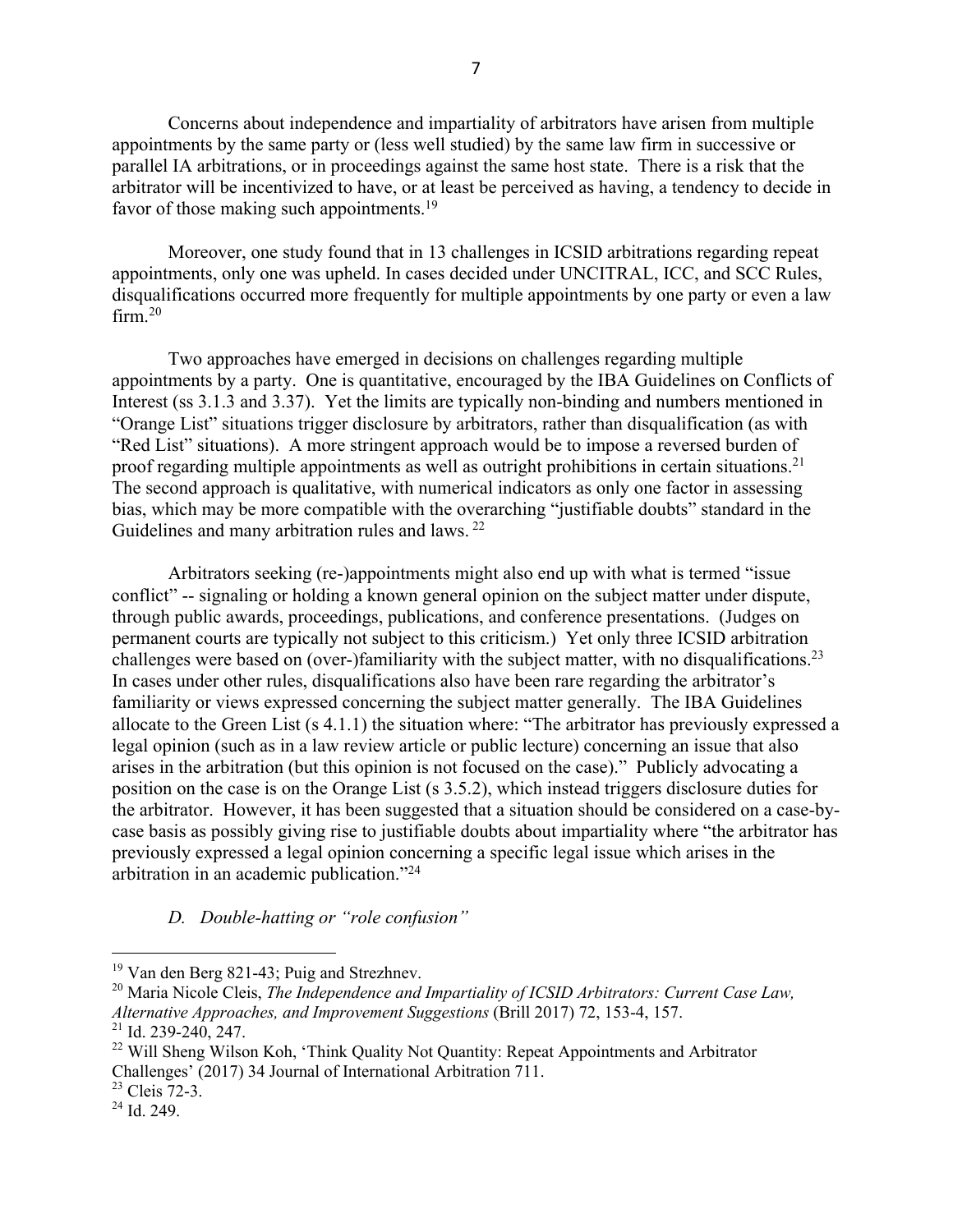Challenges for double-hatting, especially involving arbitrators simultaneously serving as counsel in other cases with similar legal issues, have proliferated over the last decade. Most can be divided into two categories: (1) an arbitrator's service as counsel for or against one of the parties in IA or other matters; and (2) an arbitrator's service as counsel in IA matters generally. The first category can involve conflicts of interest arising from the arbitrator's relationship with the parties and with the issues in the case. The second category, which also can include cases from the first category, primarily involves problems created by issue conflicts.25

Yet challenges to arbitrators for double-hatting face obstacles. ICSID arbitrations involve a (somewhat fluctuating) tendency to interpret the requirement of manifest lack of qualities (Article 57) as meaning a high threshold for challenges. This is exacerbated by the unusual system of co-arbitrators attempting first to resolve challenges (discussed below in Part II.E), even in most cases under the proposed amendments to the ICSID Rules.<sup>26</sup> Challenges tend to be dismissed because double-hatting is perceived to be commonplace and inherent in the IA system. Other arbitration rules generally set lower thresholds, with variability among UNCITRAL Rules (with the double-hatting issue not clarified in 2010 amendments) and the ICC Rules and (often seemingly stricter) SCC Rules. These need to be supplemented anyway by diverse mandatory law of the seat and/or states where awards enforced.

The IBA Guidelines on Conflicts of Interest for arbitrators are usually not directly applicable (but rather referred only as guidance), and they do not specifically regulate the double-hatting issue (including in 2014 revision). The 2013 IBA Guidelines on Party Representation, which might address the issue by challenging instead counsel who are doublehatting, are also not usually directly applicable and may anyway have even weaker sanctions for violations (such as excluding the lawyer from proceedings). They do not expressly regulate the issue either.

Given the concerns about double-hatting, four types of reform have been proposed recently.27 First, self-regulation, with the arbitrator declining counsel work once appointed as arbitrator, was exemplified by Philippe Sands from 2007 for ICSID cases.<sup>28</sup> But empirical studies suggest such voluntary restraint has been insufficient for double-hatting to "work itself clean."29 Second, enhanced transparency includes publicizing updated lists of the top double-

<sup>25</sup> Nathalie Bernasconi-Osterwalder, Lise Johnson and Fiona Marshall, *Arbitrator Independence and Impartiality: Examining the Dual Role of Arbitrator and Counsel* (IISD 2010) 17,

https://www.iisd.org/sites/default/files/publications/dci\_2010\_arbitrator\_independence.pdf. A related concern involves sequential appointments as arbitrator and counsel or the "revolving door." UNCITRAL, 'Possible Reform of Investor-State Dispute Settlement (ISDS): Ensuring Independence and Impartiality on the Part of Arbitrators and Decision Makers in ISDS' (30 August 2018), UN Doc. A/CN.9/EG.IIII/WP.

<sup>&</sup>lt;sup>26</sup> Cf ICSID Synopsis, https://icsid.worldbank.org/en/Documents/Amendments Vol One.pdf 5.

<sup>&</sup>lt;sup>27</sup> See generally Malcolm Langford, Daniel Behn and Runar Hilleren Lie, 'The Ethics and Empirics of Double Hatting' (2017) 6 ESIL Reflection, https://ssrn.com/abstract=3008643.

<sup>&</sup>lt;sup>28</sup> Philippe Sands, 'Conflict and Conflicts in Investment Treaty Arbitration: Ethical Standards for Counsel' in *Contemporary Issues in International Arbitration and Mediation: The Fordham Papers*  (Brill, 2012) 28-49.

<sup>&</sup>lt;sup>29</sup> Langford, Behn, and Lie 'The Revolving Door'.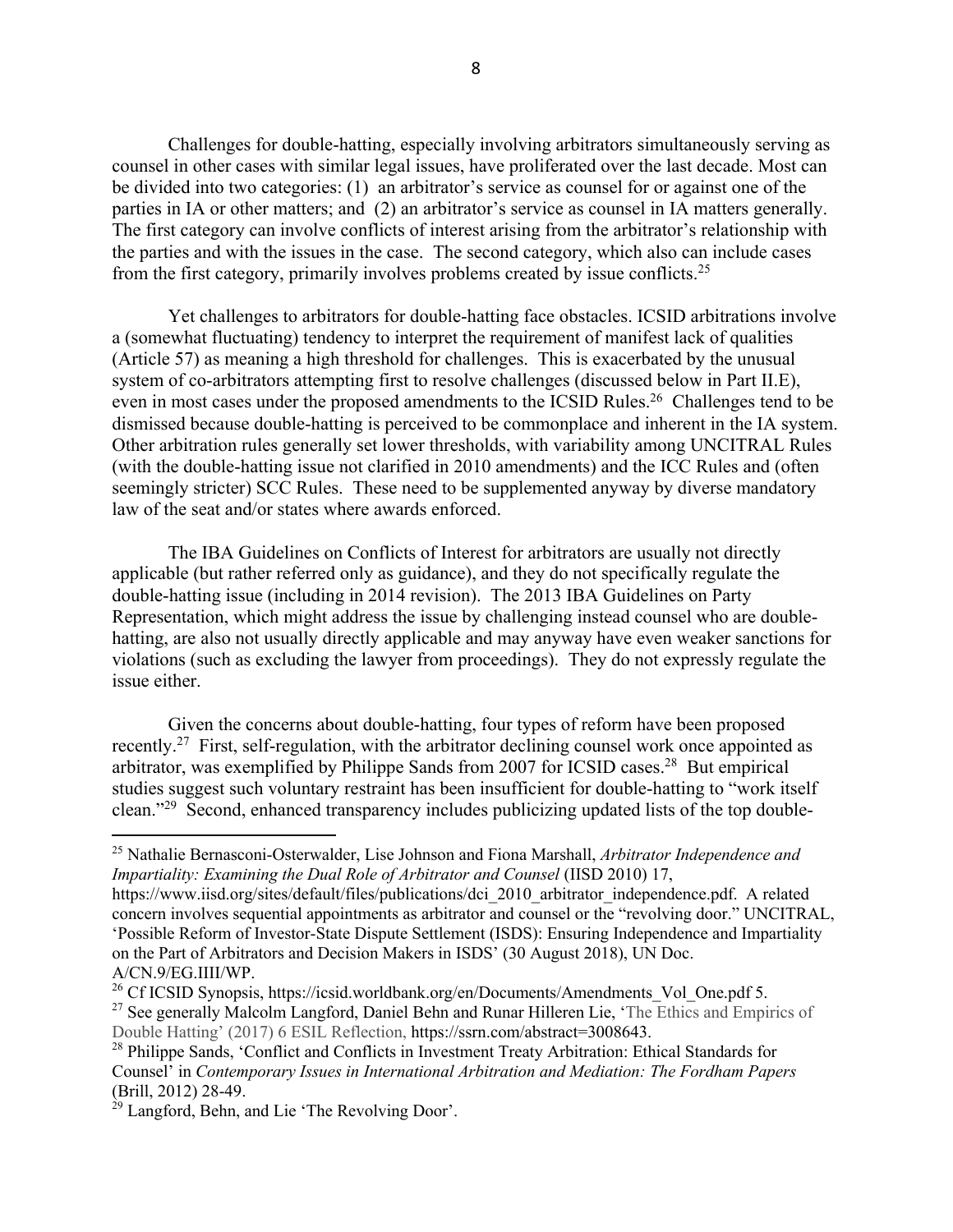hatters. But past trends suggest that even such "shaming" may be insufficient. A third reform involves more litigation or other challenges to clarify standards. But this may add to existing uncertainties, and anyway exacerbates costs and delays.

Fourth are institutional reforms, i.e., arbitration rule changes or interpretive statements; revisions to IBA Guidelines; and amendments to investment treaties. The latter seem most promising to restore consistency. Treaty (re)drafting could clarify definitions of independence, amend mechanisms to apply them in challenges, or set some ex ante restrictions such as:

• A complete and permanent ban (in treaty text or a separate code of conduct). A permanent ban, however, may be overinclusive insofar as it could restrict the entry of arbitrators from diverse backgrounds who may need other sources of income (especially after an arbitration); and under-inclusive insofar as it does not address other concerns about repeat players.

• A temporary ban on double-hatting , as found in the 2001 ICJ Practice Direction VII (preventing ad hoc judges from serving as counsel before the ICJ simultaneously and for the ensuing three years) and since 2010 in the Court for Arbitration for Sport (CAS). This could address the argument that a permanent ban is unfair for those taking on a first IA appointment; after the temporary ban, s/he could revert to counsel work in the absence of sufficient further appointments as arbitrator. There seems to be no evidence that temporary bans have caused pools of qualified adjudicators or counsel to dry up significantly in the ICJ or CAS, which might suggest the need for caution in introducing limits on doublehatting in IA.

• "Disinvolvement upon challenge,"<sup>30</sup> an approach already found in some national and international case law, is even less intrusive. However, it arguably does not address concerns that reasonable outside observers would still consider the person to have become partial.

*•* Specific ex ante prohibitions to limit the most egregious double-hatting. Examples are when: (a) the arbitrator serves as a counsel in a concurrent proceeding, in which one of the counsel to a party in the present dispute serves as an arbitrator; (b) the arbitrator serves as a counsel in a concurrent proceeding, in which the same legal questions are determinative.<sup>31</sup>

## *E. Challenges and disqualification standards and procedures/decisionmakers*

If a party believes that an arbitrator lacks the qualities needed to sit as an arbitrator, it can challenge that appointment. A neutral and effective challenge procedure is fundamental to any perceived legitimacy of IA and of each member of the arbitral tribunal. Overall, challenges requests are increasing, often above the rate of increase of the number of cases. Yet, they are mostly unsuccessful, e.g., out of 75 disqualification proposals brought at ICSID to date, only 5

<sup>&</sup>lt;sup>30</sup> Cleis 205-6.

 $31$  Id 237-8, 247.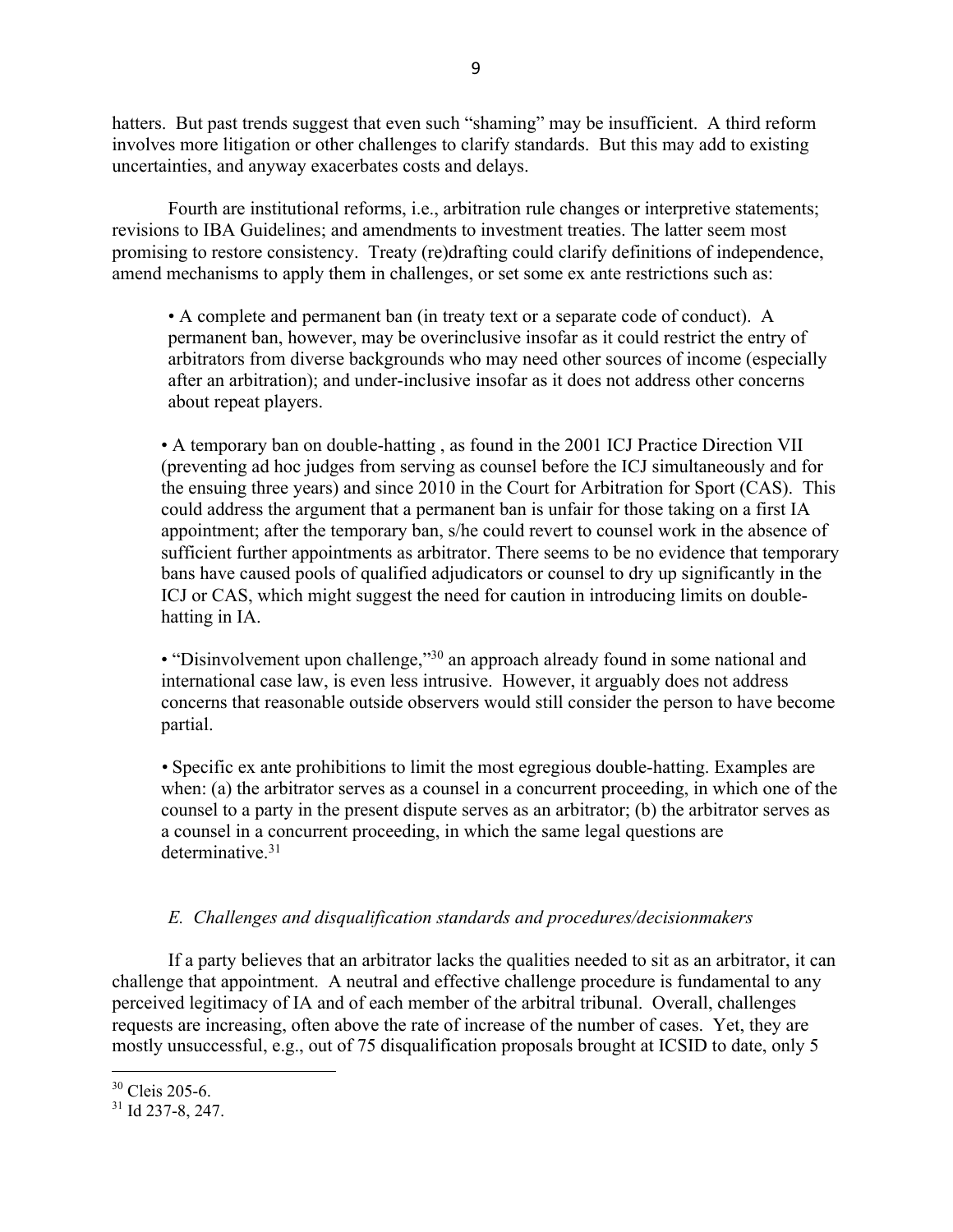## were upheld.32

 $\overline{a}$ 

Provisions on challenges are found in, e.g., the ICSID Convention (art. 57), Article 13 of the UNCITRAL Rules (art. 13), the LCIA Rules (art. 10), and the ICC Rules (art. 14). These rules provide that if an arbitrator lacks any of the qualities required to serve as an arbitrator, he or she can be challenged and removed following a specific procedure. The great majority of cases allege that the arbitrator lacked impartiality and/or independence.

As for procedures, three issues are important. First, what is the procedure to follow and how does a party bring a challenge? On one side is a policy urgency to provide open and full access to the parties to exercise control; on the other side is a need for closure and to ensure a determined tribunal. In general, parties are required to file the request for disqualification to the secretariat or secretary-general of the institution administering the proceedings. Under the UNCITRAL Rules, parties must communicate the request directly to the other party and the arbitrators, and generally quickly.

Second, who decides the challenge? In general, a neutral body decides, e.g., the appointing authority or the secretariat/court administering the proceedings. For UNCITRAL, if the parties do not agree on the challenge, the decision is taken by the appointing authority. In ICC proceedings, the International Court of Arbitration decide; and in LCIA proceedings, the LCIA Court decides. ICSID is an outlier: when only one arbitrator of a panel of three is challenged, the remaining members of the tribunal decide. The Chairperson of the Administrative Council (i.e., the President of the World Bank) decides if the remaining members are equally divided or if the proposal refers to the majority or sole arbitrator. This system has been criticized because it is difficult and inappropriate for the remaining arbitrators to decide on the fate of another arbitrator. The proposed amendments to the ICSID Rules would allow the arbitrators to pass challenge decisions to the Chairperson of the Administrative Council for any reason.<sup>33</sup> However, the Chairperson's own background – until now always a U.S. national – has led to accusations of a lack of independence or impartiality in making disqualification decisions.

A third issue is the standard to guide the decision-maker when a challenge is brought. Under the UNCITRAL Rules, arbitrators may be challenged "if circumstances exist" that give rise to "justifiable doubts" as to the impartiality or independence of an arbitrator. A similar standard is found in the LCIA Rules. Challenges procedures under ICSID are quite unique and can be proposed by a party "on account of any fact indicating a manifest lack of the qualities" required to be nominated. In ICSID's practice, the term "manifest" had generally been strictly applied to mean "obvious" or "evident" and highly probable, not just possible. This interpretation has been criticized and considered too strict.<sup>34</sup>

<sup>32</sup> https://icsid.worldbank.org/en/Pages/Process/Decisions-on-Disqualification.aspx.

<sup>&</sup>lt;sup>33</sup> https://icsid.worldbank.org/en/amendments/Documents/Homepage/Amendments-Vol\_1\_Synopsis\_EN,FR,SP.pdf

<sup>34</sup> *Blue Bank Int'l & Trust (Barbados) Ltd. v. Bolivarian Republic of Venezuela*, ICSID Case No. ARB/12/20, Decision on the Parties' Proposals to Disqualify a Majority of the Tribunal, paras. 22–26 (Nov. 12, 2013) (Chairman upheld the challenge and applied "an objective standard based on a reasonable evaluation of the evidence by a third party" and interpreted the word "manifest" in the ICSID Convention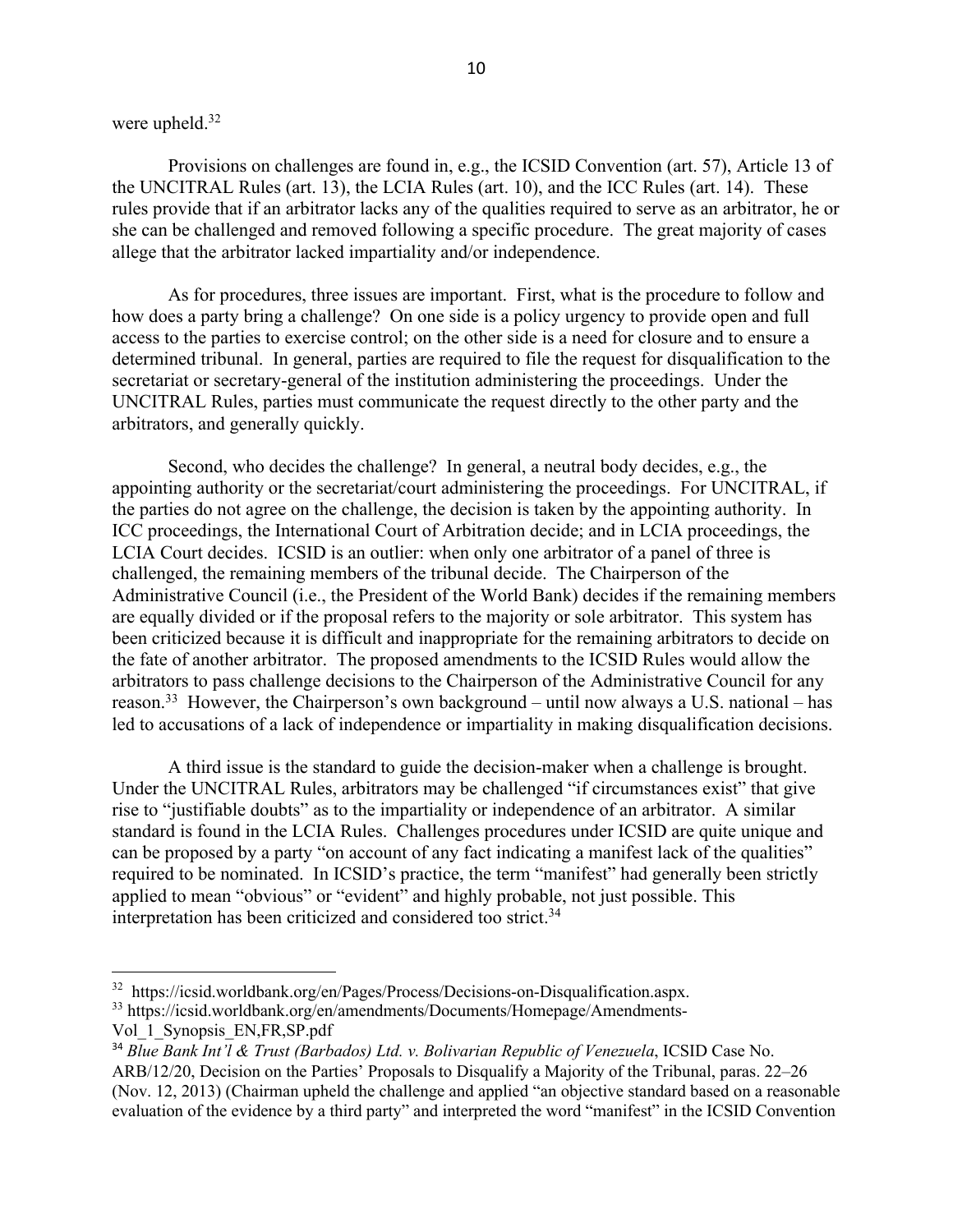#### *F. Implicit pro-investor bias due to the structure of IA*

IA has an unusual party structure. Investors harmed by an alleged breach of a BIT or other relevant treaty are authorized to sue the host state. The system does not, however, generally contemplate a host state as a claimant filing an action against an investor as respondent. There is some concern that this "one-way" party structure, permitting only investors as claimants, in conjunction with other structural features of IAs, may introduce a pro-investor bias into the system, or certainly create an appearance thereof. Critics object to the asymmetry that results from a system that imposes duties only on states, but places no obligation upon investors to behave reasonably in return. Others object that this system grants greater rights to foreign investors than domestic investors, as domestic parties do not have access to a parallel dispute process on the international level in which to pursue claims in the event they think that their investment has been impeded.

Another structural feature is also said to contribute to pro-investor bias. Arbitrators are typically paid for their services on an hourly basis, with no cap on remuneration. This compensation system is thought to generate incentives for arbitrators to advantage investors and disadvantage states. For example, many IA cases involve challenges to jurisdiction and to the admissibility of claims. Some claim that arbitrators tend to interpret jurisdictional clauses widely and favor the admissibility of claims. Dismissing claims would terminate the arbitration, as well as the number of billable hours. Permitting claims to proceed to the merits allows arbitrators to sit longer and receive greater remuneration.

For much the same reasons, some claim that arbitrators tend to render final awards favorable to investors. Producing "pro-state" results may create disincentives for investors to file future claims; fewer cases would lead to fewer opportunities to serve as arbitrator. "Proinvestor" results, on the other hand, are thought to be likely to incentivize the filing of additional cases, creating the possibility of additional work for arbitrators. This logic applies equally to arbitrators appointed by states, as they share an interest in future appointments.

Finally, appointing authorities are said to face a similar incentive structure. The institutions that administer IA claims compete with each other for cases. In practice, this means that the institutions compete for claimants, as it is the claimant who determines the choice among available arbitral institutions. As claimants consider where to file their claims, they will be incentivized to file at institutions thought to appoint "pro-investor" arbitrators. This creates incentives for institutions to appear attractive to investors<sup>35</sup> by developing a reputation for appointing "pro-investor" arbitrators. The strongest version of this claim suggests that arbitral institutions face a "race to the bottom" dynamic, where each has an incentive to appear to be

<sup>&</sup>quot;as meaning 'evident' and 'obvious' and relating to the ease with which the alleged lack of qualities can be perceived.").

<sup>&</sup>lt;sup>35</sup> The logic is developed in William Landes & Richard Posner, 'Adjudication as a Private Good' (1979) 8 Journal of Legal Studies 235. Historical research suggests that fee-based compensation systems induced judges to adopt a broad view of their own jurisdiction. James Pfander, 'Judicial Compensation and the Definition of Judicial Power in the Early Republic' (2008) 107 Michigan Law Review 1.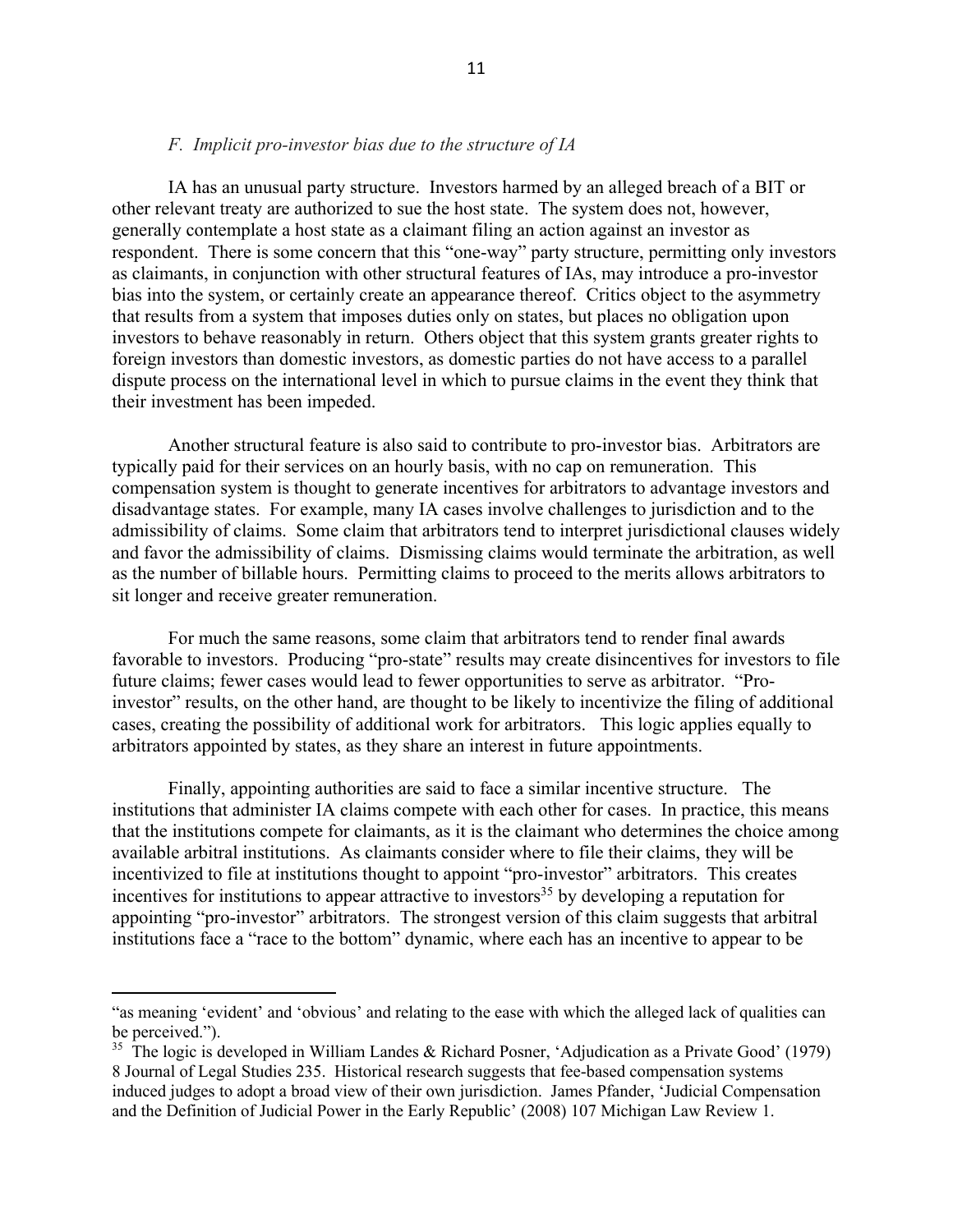more investor-friendly than its competitors. (These considerations do not apply to the appointing authorities designated by the PCA Secretary-General under UNCITRAL Rules.)

#### *G. Mixing of roles as arbitrator and a member of ICSID annulment committees*

Another problem for independence and impartiality in IA consists in the absence of a distinction between the group of individuals who serve as arbitrators in ICSID cases and those serving on ICSID annulment committees. Instead, the same people sit at both levels of the ICSID arbitration process.<sup>36</sup> This is in contrast to both national court systems and non-ICSID IA cases, where the control mechanisms (i.e., national courts of appeals and supreme courts hearing requests for enforcement or set aside of non-ICSID awards) are staffed with individuals who do not at the same time also decide first-instance cases. The same holds true in international adjudication systems that have a two-tier structure, such as the WTO Dispute Settlement Body.

The dual role of people serving as ICSID arbitrators and ICSID annulment committee members may result in issue conflicts (for example if findings of an ICSID annulment committee can be useful as precedent for decisions of an ICSID arbitration, or vice versa); and a perception that ICSID annulment committees do not exercise control in a sufficiently strict manner, as no annulment committee member who also sits as arbitrator would be seen to be interested in a strict control and in-depth review of ICSID arbitrations. This issue could be addressed easily by separating the pool of individuals serving as ICSID arbitrators from those on annulment committees.

#### *H. Staff and secretariat loyalties*

 $\overline{a}$ 

Investor-state arbitration today is almost invariably institutional arbitration supported by a secretariat. Some tribunals also recruit additional assistants from among practicing lawyers and academics (including from the arbitrator's own institution); and arbitrators often work with their own assistants, often without disclosure to the disputing parties or their co-arbitrators.

Secretariats clearly offer some benefits to IA. First, they can assist with preparing, researching, and drafting awards, and with the logistics of the arbitration. Assistance with researching and drafting the award could increase the quality of the award and reduce the cost and duration of the arbitration, especially for those with arbitrators in great demand. Second, the secretariat may marginally compensate for the lack of diversity among arbitrators. Third, the continuity and embeddedness of a secretariat, especially in a permanent institution independent of the parties, can provide a form of legitimacy to IA tribunals.

However, secretariats and support staff pose at least two challenges to the independence and impartiality of IA. First, secretariats and assistants may unduly influence the conduct and outcome of arbitrations (the inverse of the first benefit discussed above). This practice could incentivize secretariats to make institutional appointments of arbitrators based on their openness

<sup>&</sup>lt;sup>36</sup> On a related issue, see Joel Dahlquist, 'ICJ President Reveals that ICJ Judges Will Not Participate in Investor-State Arbitration in the Future', Investment Arbitration Reporter, October 27, 2018, www.iareporter.com.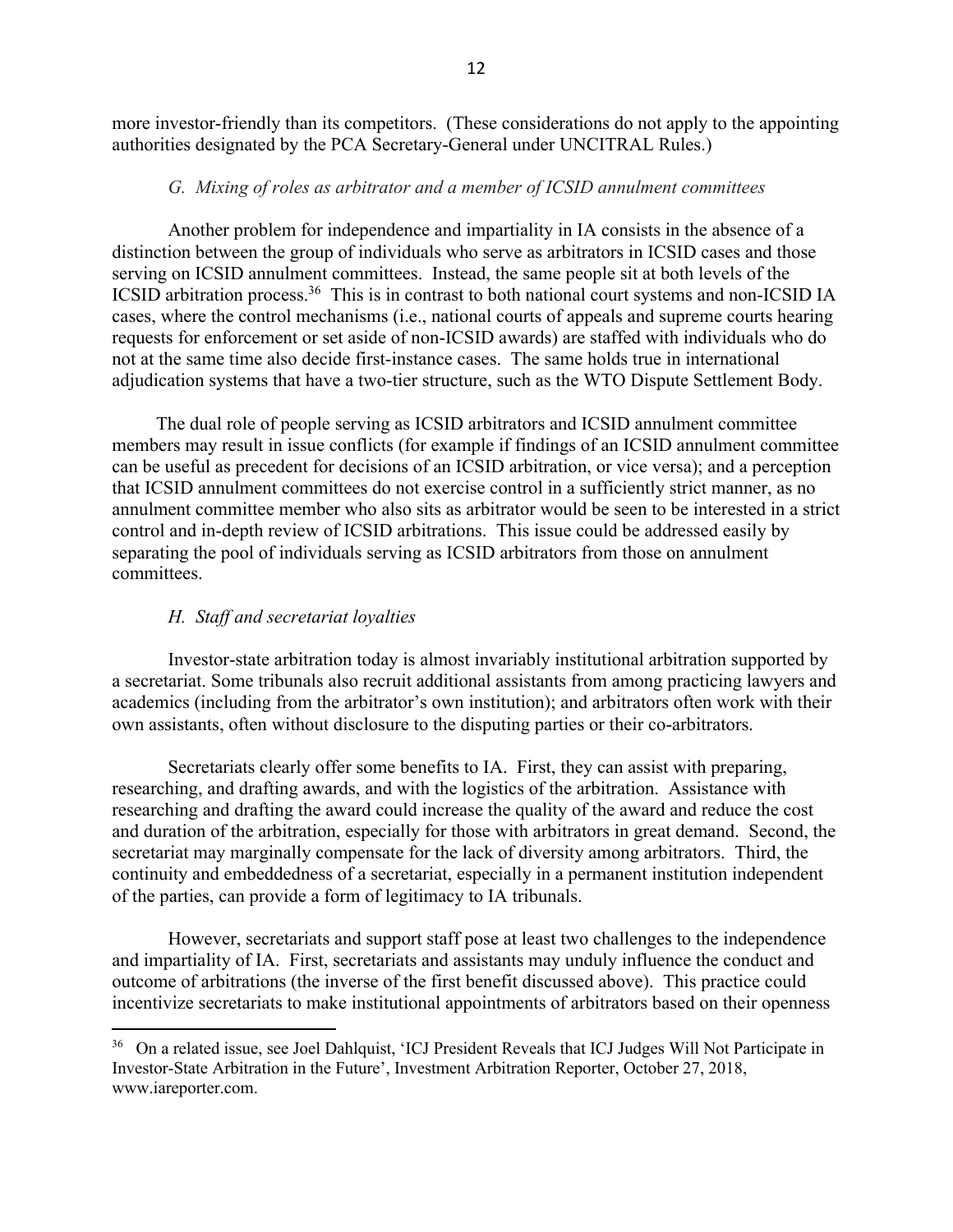to being influenced by the secretariat, thereby creating a new problem of lack of independence. Second, staff in secretariats may have conflicts of interest, including relationships with law firms where they once practiced or hope to practice in the future (a risk that could be addressed through cooling off periods); relationships with the arbitrators they support; and relationships with the parties. Principle 5(b) of the IBA Guidelines on Conflict of Interest state that the same standard of impartiality and independence applies to tribunal or administrative secretaries as to arbitrators, whether they assist the tribunal as a whole or an individual arbitrator. The extent of compliance with this principle in practice is unclear.

#### **III. Mapping Solutions through the Four Options**

#### *Option 1: IA improved*

This option may address some concerns about independence and impartiality insofar as improvements can be targeted at the most pressing perceived specific problems, such as:

• more onerous disclosure requirements and limits on contacts between parties and especially party-appointed arbitrators (II.A and II.B above);

• quantitative and/or qualitative limits on multiple appointments or disqualification for having expressed particular views on an issue now at hand (II.C);

• ex ante or ex post controls over various types of double hatting (II.D);

• clearer standards or revised procedures for challenging arbitrators (II.E);

• counter-claims by states or other changes to offset potential pro-investor tendencies (II.F); and/or

• reduced impact from annulment committees or secretariats (II.G and H).

However, even under a differentiated approach, there remain questions about where best to set out such improvements. First, the IBA Guidelines are usually not directly applicable or binding, and anyway are developed for both commercial arbitration and IA. They have also been developed mostly by lawyers from prominent law firms, and were already recently revised (2014 regarding conflicts for arbitrators) or generated (2013 regarding conflicts for counsel).

Second, as for the key extant rules, the UNCITRAL Rules were recently revised too, so further amendments would take time to complete. They are also used for commercial arbitration, not just IA, where public interests and therefore restrictions on arbitrators are generally greater. Moreover, mandatory provisions of the chosen seat may override or add glosses to any revised rules. The current draft amendments of the ICSID Rules are constrained by ICSID Convention, and they do not address many of the concerns discussed here (e.g. double hatting, multiple appointments) or only partly (e.g. co-arbitrators initially ruling on challenges). However, the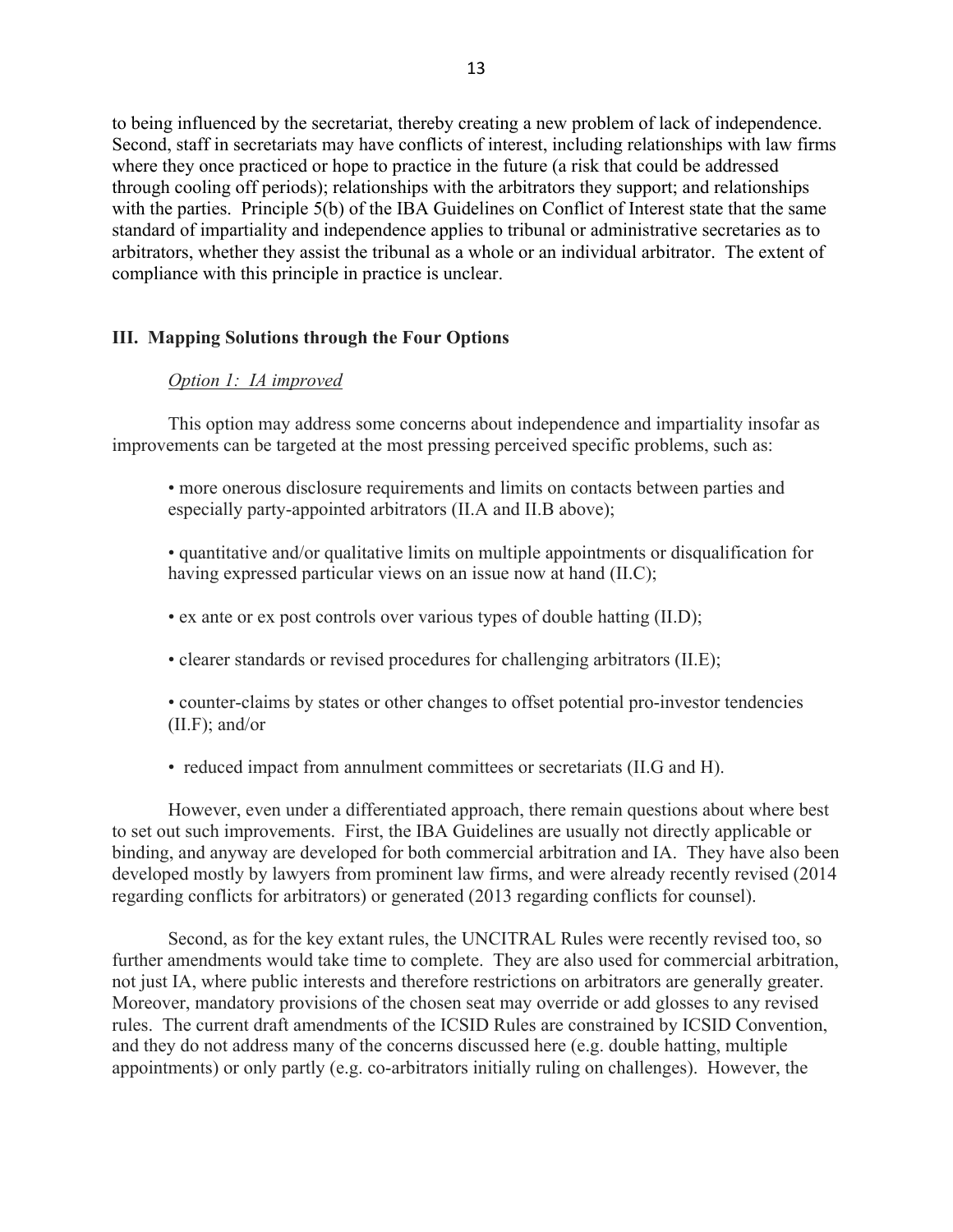ICSID Rules could be supplemented by "Guidance" on their application.37 UNCITRAL might also prepare "Recommendations" for IA-focused interpretations of its Rules, the Model Law, and the New York Convention, as it did in 2006 regarding as aspect of that convention.<sup>38</sup>

Thus, the most promising approach to implement this option over the short- to mediumterm may be to (re)draft provisions in specific bilateral or regional treaties. Thus, states might incorporate the improvements noted above, or, more ambitiously:

• Abolish party appointment (although this would also highlight issues above such as secretariat or ICSID annulment committee personnel, who may not be open to regulation at bilateral or even regional levels);

• Limit party appointment, for example by allowing appointment by investors as well as host states only from a roster agreed in advance by the relevant states;

• Limit appointments in other ways with reference to background or expressed views, other professional roles (e.g. double-hatting), or career (e.g. multiple appointments by the same party or law firm)

• Restrict other conduct seen as inappropriate before, during or after appointment.

As an alternative to, or in addition to, treaty revision or other binding rules, it might be possible to promote self-regulation. Yet the persistence of double-hatting mentioned in Part II.D, for example, suggests that this would need to be accompanied by recommendations from, or even commitments required of members by, professional associations (like the IBA or the Chartered Institute of Arbitrators) or arbitral institutions.

## *Option 2: IA with an appeals process*

An appellate procedure for IA could address some criticisms of the legitimacy of IA, but appeal itself does not offer an obvious solution to the independence and impartiality problems discussed above. Rather, only certain forms of appeal might address these concerns. Generally, the greater proximity to full independence from the parties, the greater the likelihood that appeal would be seen as an improvement to the status quo. Moreover, the backgrounds of the members of the appellate body will influence perceptions of independence and impartiality. However, even a fully independent appellate body will not eliminate doubts about the independence and impartiality of the first-level arbitrators.

A. Party appointment: Appeals may allay concerns about party appointment if the members of the appellate body are themselves not appointed by parties. But institutionally appointed arbitrators may be seen as loyal to certain institutions as well.

<sup>&</sup>lt;sup>37</sup> See generally Cleis.

<sup>&</sup>lt;sup>38</sup> UNCITRAL, Recommendation regarding the interpretation of article II, paragraph 2, and article VII, paragraph 1, of the Convention on the Recognition and Enforcement of Foreign Arbitral Awards, done in New York, 10 June 1958, 7 July 2006, http://www.newyorkconvention.org/uncitral/recommendations.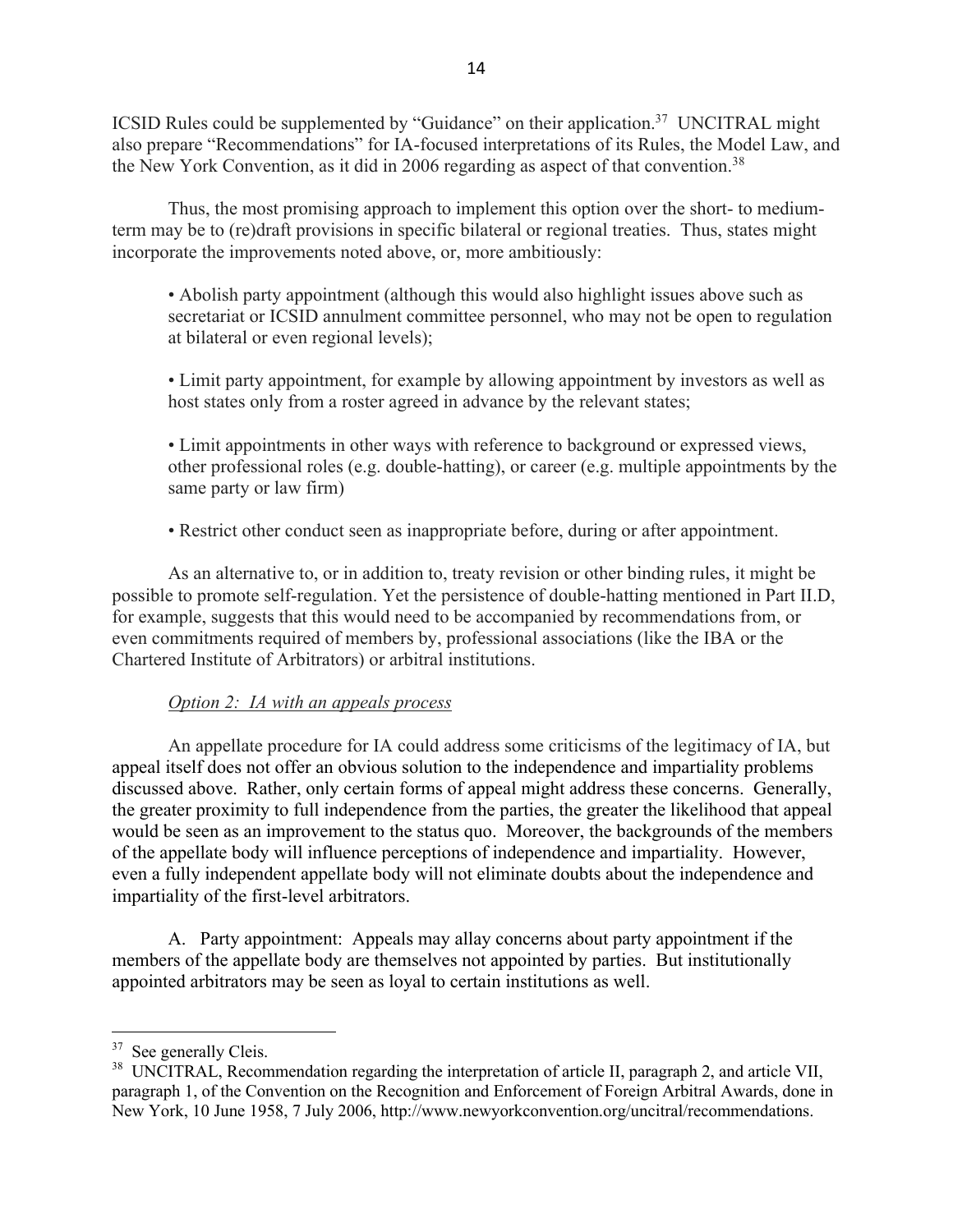B. Arbitrator/party contact: An appellate body will not address this concern.

C. Multiples appointment/issue conflict: An appellate body may allay some concerns insofar as it would offer de novo review of the law and be seen as more independent of the parties. Yet even judges on an appellate body will develop views on legal issues that may cause parties to see them as partial (an unjustifiable position insofar as all judges develop such views).

D. Double-hatting: An appellate body will not allay concerns about double-hatting except to the extent stakeholders believe it will correct for partiality caused by double-hatting.

E. Challenges/disqualifications: An appellate could be structured not to allow for challenges, but the existence of the body does not assist in devising the appropriate standards for disqualifying party-appointed arbitrators.

F. Implicit pro-investor bias: An appellate body would create less of an impression of a pro-investor bias only if its caseload (and the salaries of the judges) were not linked to investor wins.

G. Panel/annulment committee: If an appellate body had completely different decisionmakers, it would avoid the problem created when certain individuals serve in these dual capacities in different cases.

H. Secretariat: The extent to which an appellate body would improve this problem would depend on how insulated the secretariat is from the parties.

## *Option 3: Multilateral investment court (MIC)*

The MIC is a proposal rather than a reality. Hence, whether a MIC would successfully address the concerns regarding independence and impartiality will turn, in large part, on the precise features of the MIC's institutional design. That said, virtually all discussions of the proposed MIC contemplate a number of distinctive design features which depart significantly from, and thus could represent a significant improvement upon, current practices.

Notably, the proposed MIC will consist of a first instance tribunal and an appeal tribunal. The first instance tribunal would conduct hearings, undertake fact-finding, and apply applicable law to the facts. An appellate tribunal would hear appeals from the court of first instance. The appellate tribunal would review issues of law, including procedural shortcomings, and possibly manifest error in the appreciation of facts. It is intended that an appellate mechanism would ensure predictability and consistency in both doctrine and results. MIC judges will serve for a specified term of years, be appointed by the states party to the treaty creating the MIC, and be employed full-time.

These and other design features of the proposed MIC have significant implications for many of the concerns identified in this report.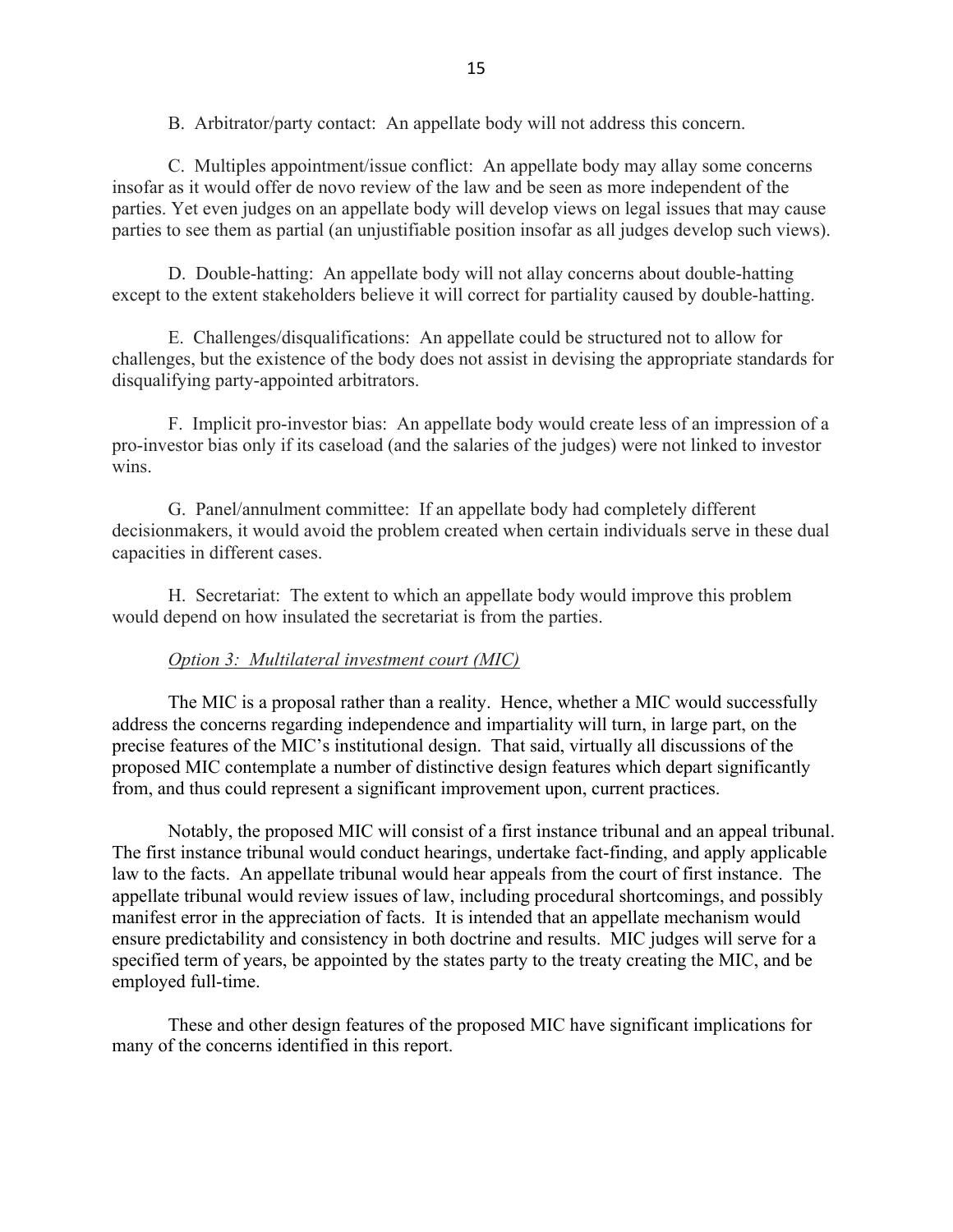A. Party appointment: The MIC will replace the current system of party appointment with a system of tenured judges. Proponents argue that tenured judges will exhibit greater independence and impartiality than ad hoc arbitrators, as they will not be beholden to the parties before them for current and future employment prospects. Critics counter that a state-controlled appointment mechanism will lead to a bench populated only by "pro-state" judges. Others respond that states will adopt a "long term perspective" when selecting judges, recognizing that from time to time they may be respondents, and from time to their citizens will be claimants. Thus states would seek neutral judges not biased towards investors or states. Thus, the precise selection criteria and processes associated with a future MIC will prove important to ensuring actual impartial and independent decisionmaking. Yet the perceived independence and impartiality emanating from a permanent court, with full-time judges accountable to states, is significantly improved from that associated with party appointment.

B. Arbitrator/party contact: Having a group of full-time adjudicators will remove the link between arbitrators (or potential arbitrators) and counsel for investors and states who are the gate-keepers to appointment. At the same time, an MIC may introduce contact at a different stage of the process, as states may engage in contact with prospective judges when they are deciding which individuals to nominate to the MIC.

C. Multiple appointment/issue conflict: The adjudicators at the proposed MIC would most likely serve for long-term, non-renewable terms of office. Non-renewable terms obviate concerns that arise from multiple appointments. That said, should judges on the future MIC have renewable terms, they may decide cases with an eye towards an upcoming re-election, particularly near the end of their term. Thus, much will turn on the precise terms of the MIC, including how judges are selected, the length of their terms, and whether terms are renewable. The ban on double-hatting, discussed below, addresses in part concerns about issue conflict.

D. Double-hatting: Under current proposals, the adjudicators at the proposed MIC would hold full-time positions. Consistent with practice at many other international courts, MIC judges would be precluded from engaging in other remunerated professional activities (with the possible exception of teaching). Thus, the MIC judges would not engage in the practice of double-hatting.

E. Challenges: Although the MIC's move away from a system of party-appointment reduces concerns over independence and impartiality associated with current practices, they do not entirely disappear, and the presence of an appeals the presence of an appeals tribunal means that concerns over independence and impartiality will exist at two different levels of adjudication. Challenges to judges on the first level tribunal could be addressed by the appeals tribunal. Such a system could produce a system that is more regularized than current challenge mechanisms. However, it is not clear how challenges to members of the appellate tribunal would be addressed.

F. Implicit pro-investor bias: Proponents argue that a MIC would reduce or eliminate pro-investor bias. Judges' compensation will not be fee-based; permanent judges not dependent upon litigants for future appointments will have little economic incentive to produce "proinvestor" awards. If the MIC replaces the current arbitral system, there will be no competition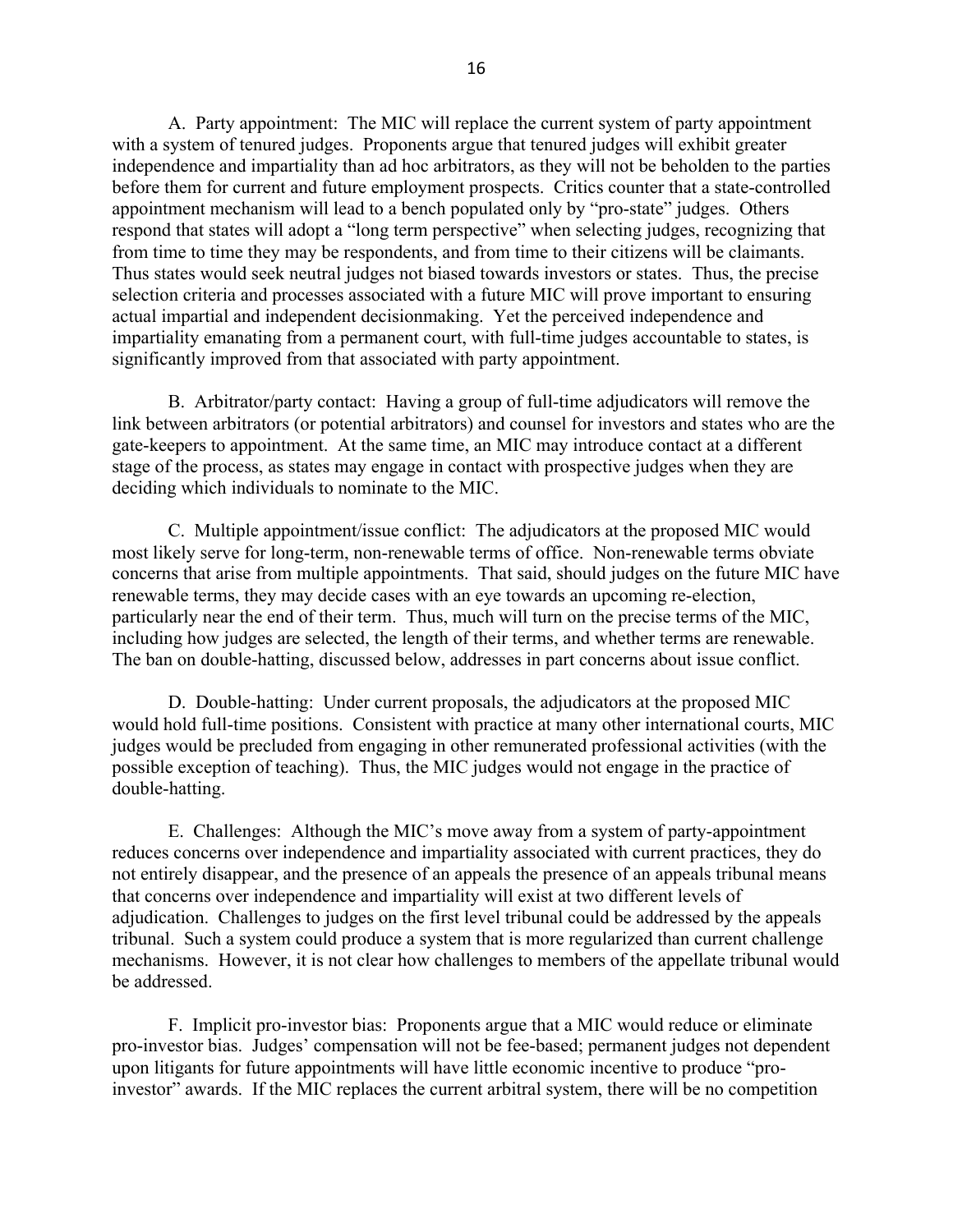for cases, meaning no need to incentivize claimants to file with the MIC as opposed to alternative fora. If the MIC exists alongside a vibrant IA system, then competition for cases may replicate whatever pro-investor bias now exists in the context of arbitrator appointments.

G. Panel/annulment committee conflict: Assuming that different individuals serve on the first-level and appellate tribunals, the issue of panel/annulment conflict should be minimized.

H. Secretariat: A new MIC would require institutional support. It is possible that an existing institution could play this role. Alternatively, the legal instrument creating the MIC could also provide for a secretariat. Regarding concerns that secretariat staff are too influential due to time pressures on arbitrators, a MIC staffed by full time adjudicators would alleviate this concern.

*Option 4: No ISDS (Investor-State Dispute Settlement), i.e., domestic adjudication and inter-state dispute settlement only*

Domestic litigation has some advantages over IA from the perspective of independence and impartiality. (We leave aside here the other advantages of domestic litigation, including providing the same avenues of legal recourse to domestic and foreign investors, ease of enforcement, and costs.) First, in states where the rule of law is entrenched, judges are far more likely to be truly independent of the parties. They may serve long terms and are typically prohibited from outside legal work. Their salary often does not turn on ruling for one party or the other (unless the government plays a role in their reappointment). Second, in many states judges are subject to significant mandatory ethical rules that help avoid perceptions of partiality. Those rules many be enforced through binding means like disciplinary sanctions or even removal from office.

However, there may be downsides to elimination of IA from the vantagepoint of independence and impartiality. First, even in states with a strong tradition of the rule of law, domestic courts can be biased, or perceived as such, against foreign investors or lack independence from the host state, or may interpret international law through methods that favor the interests of the state. As a result, IA may deliver better justice to the disputing parties, as party appointments of arbitrators mitigate this risk in IA. Second, many states that are parties to investment treaties have judiciaries that include judges who are not independent or impartial. They may be under strong governmental control or susceptible to bribes; they may have frequent contacts with the litigants before them. It is thus difficult to determine whether, on balance, replacing IA with domestic adjudication would result in more independence and impartiality among decisionmakers. In some cases it would, and in others it probably would not.

A second alternative to IA is for a state to bring a claim against another state, known as state-state dispute settlement ("SSDS").<sup>39</sup> Cases can be brought in an ad hoc arbitration, through a special claims commission or claims tribunal, or a standing tribunal such as the International

<sup>&</sup>lt;sup>39</sup> See generally Anthea Roberts, 'State-to-state investment treaty arbitration: a hybrid theory of interdependent rights and shared interpretive authority' (2014) 55 Harvard International Law Journal 1, 4; Jonathan Bonnitcha, Lauge Poulsen, and Michael Waibel, *The Political Economy of the Investment Treaty Regime* (Oxford University Press, 2017) 66.